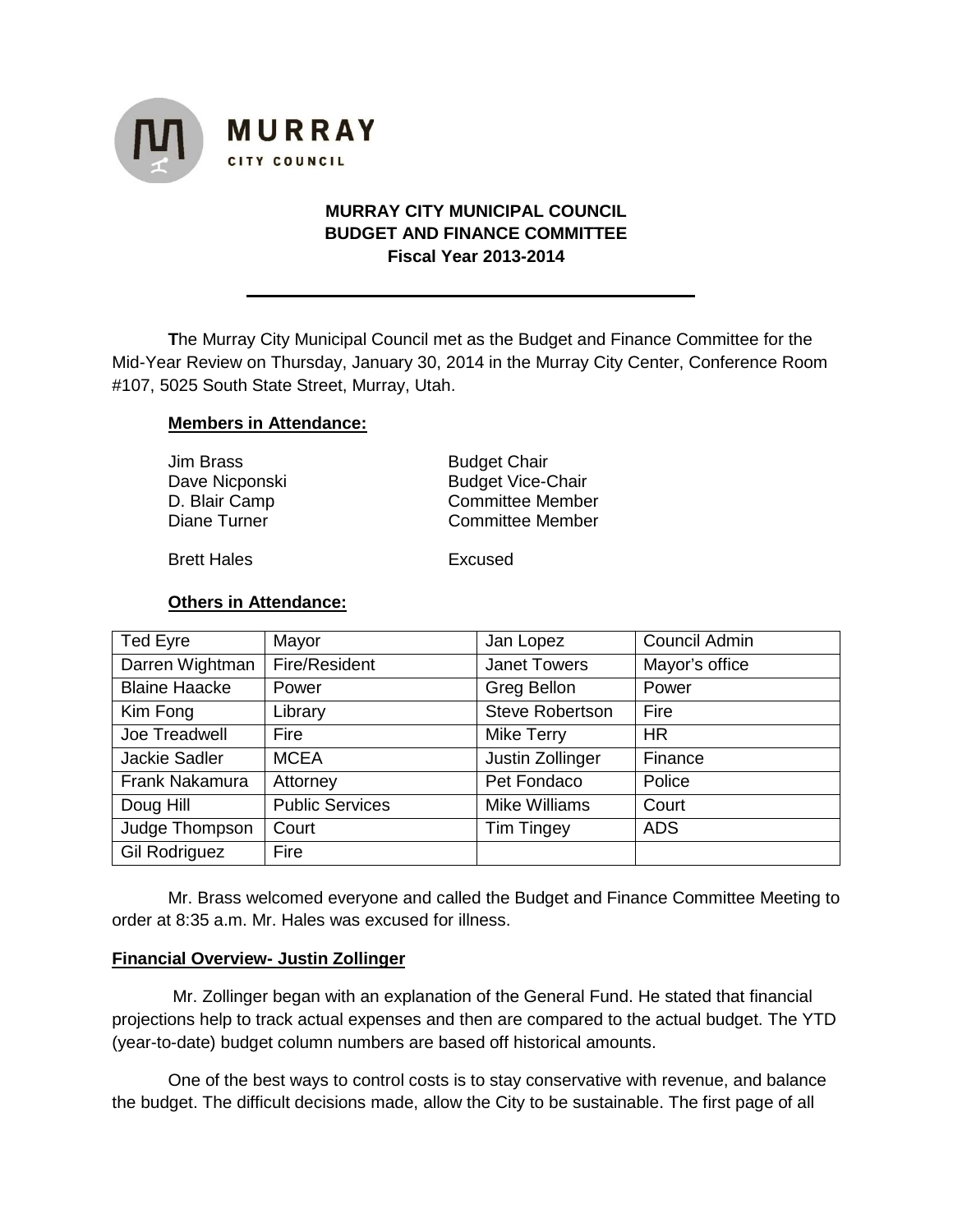the projections is a summary by type. For example, a summary of property taxes would include personal property taxes, delinquent property taxes and regular taxes.

Mayor Eyre asked Mr. Zollinger about the actual compared to the budget, and if the actual is actually more than the budget. He asked if that should be in parenthesis or if it is a positive number. Mr. Zollinger replied that this is the revenue side so that is actually a positive variance. When compared to expenses that would show up in red if they were over budget.

The Finance Department is the only department with a number in brackets and that is because the auditors were paid earlier than usual and that makes the numbers appear to be over budget.

Mr. Brass reiterated that any questions were welcome. Mr. Zollinger noted that some columns are confusing because bills are paid at the beginning of the year and it takes the year to catch up.

Mr. Zollinger stated that it is important to look at trends. The City has maintained Fund balance and have not dropped below. The amount shown that is over reserves would be moved to Capital projects as a potential transfer.

The County switched how they pay Murray City for property taxes. The County is now depositing directly into an account so the City is receiving the money more quickly than before. This is the main reason for the positive variance. Typically, property tax is right on the budgeted amount.

Murray City has approximately a 5% variance in sales tax over the prior year. That is extremely good news. One idea that has been proposed is to provide employees with a little more money at the end of the fiscal year, if the sales tax revenue remains positive. This would be a one-time gift and is an idea that Mr. Zollinger would like to see discussed. Mr. Nicponski asked how many times that sales tax would need to be high to warrant a possible disbursement to the employees. Mr. Zollinger said that typically two times would be enough to show a positive trend. Mr. Zollinger noted that he has increased the sales tax budget for next year, and also increased the transient tax with the addition of three new hotels in the City. He reminded everyone that sales tax is the first number to decrease in hard economic times with the lack of car sales, etc. Sales tax numbers need to be evaluated with caution.

Mayor Eyre noted that the sales tax surplus this year, doesn't necessarily mean that next year will have one also. Mr. Zollinger said that is the reason that any proposed disbursement should be a one-time payment. Mr. Brass clarified that a bonus is a one-time commitment, unlike a raise, which is a recurring cost. Mr. Nicponski asked about an amount for a possible bonus. Mr. Zollinger replied that there are no amounts discussed yet, it is just something to debate, if the numbers remain positive.

Mr. Brass asked if the budget was the sales tax floor. Mr. Zollinger replied that was correct. The City had been guaranteed \$12.6 million, and that floor amount was renewed for three years. He noted that the positive variance was \$446,000 over the floor. The highest sales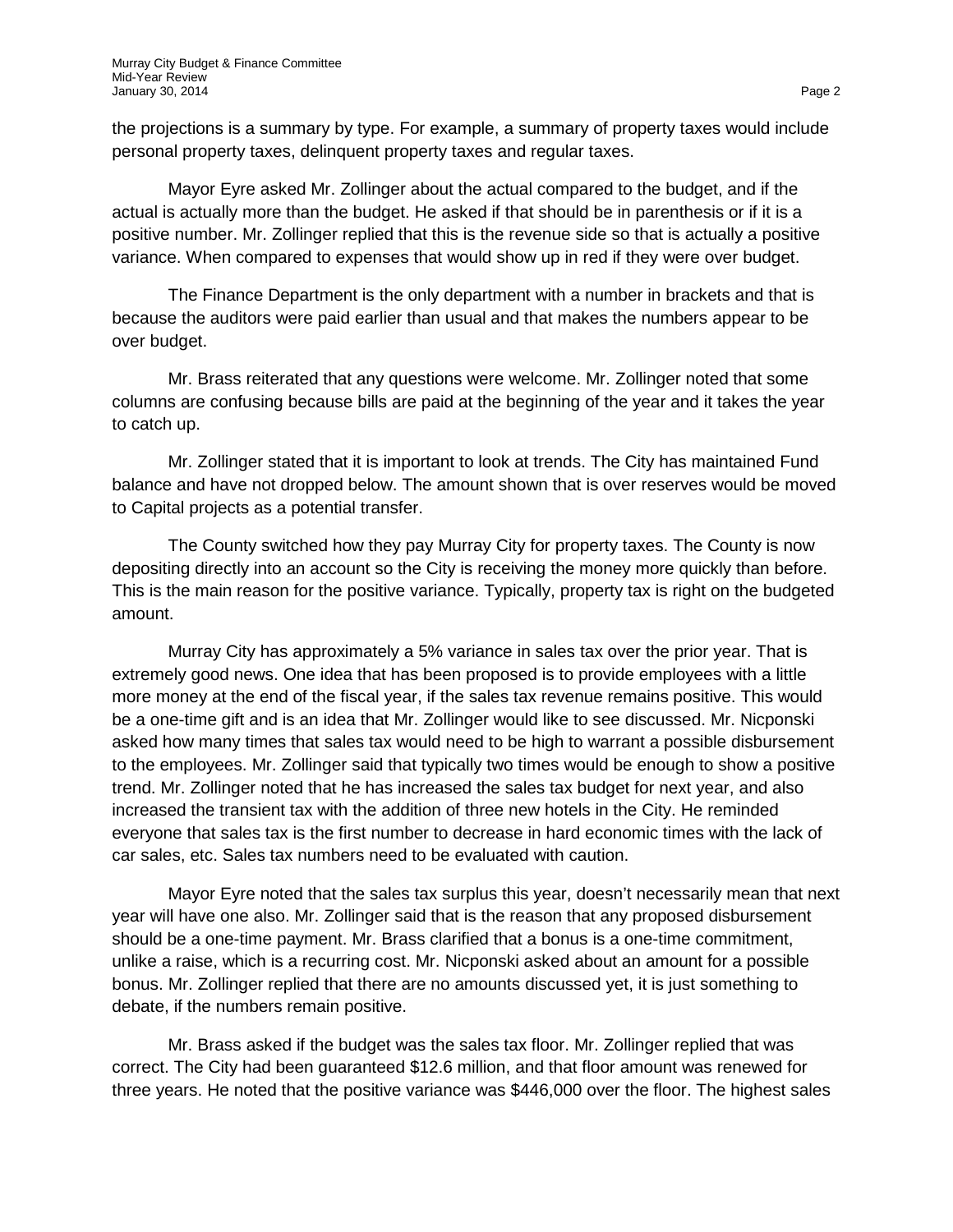tax figure ever was \$14 million. The trend is positive and the hotels will help that number to increase. Mr. Zollinger added that the demolition of Sears and a new store there should help also. Mr. Camp asked if the room taxes were included in this current budget or next year's budget. Mr. Zollinger clarified that was added to the next year's budget.

Mr. Brass added that the Mayor's office is putting together a budget now for next year. This meeting is to review the current performance against the budget. Mr. Brass noted that this mid-year review was added to become aware of any negative trends as early as possible. The budget has to be balanced by law, remarked Mr. Brass.

Mr. Zollinger said there are several articles he reviews monthly about identifying trends and best practices.

One of the slightly negative trends is the franchise tax.

The energy tax, which is natural gas is slightly positive.

The telecommunications tax has a budget of \$1,000,050. The regular home phone is going away and that is connected to that revenue. That budget will have to be decreased. The cable TV line item was a problem but has been remedied with the correct address, and Murray has now received the check from Comcast. That check was for \$96,000 instead of \$79,000, so that was a good positive variance.

There have been some large building permits pulled this year: including the hotel on 5429 S. Commerce, the project on 4916 S. Center, and also Birkhill Phase Two. Permits are one-time money.

Inter-governmental revenue is right on, so there are no concerns there.

Administrative fee is a little different because of the CDBG (Community Development Block Grants) money budgeted but there have not been any CDBG expenses to reimburse.

The Police Department is now fully staffed. Last year the fines & forfeitures account was \$100,000 less than ever before, that was due to less officers on the road. That account is coming back up due to the increased number of officers on the roads.

Investment earnings budget is off. It was reduced by half, considering the Sports Mall payoff, but it is still too high. It will be reduced again next year. The interest rate that the City is earning is .05% with the Public Treasurers Investment Fund. The staff is looking at Morton Asset Management, who claims to be able to get 1% interest.

Overall, it is really good news, noted Mr. Zollinger. None of the revenue lines are under budgeted. The departments are being very careful.

Mayor Eyre asked about Morton Asset Management and if there are strict requirements as to who Murray can invest with. Mr. Zollinger said there is a list of about 20 allowed investment advisors in the state of Utah. The investments are very cautious with no risk of loss.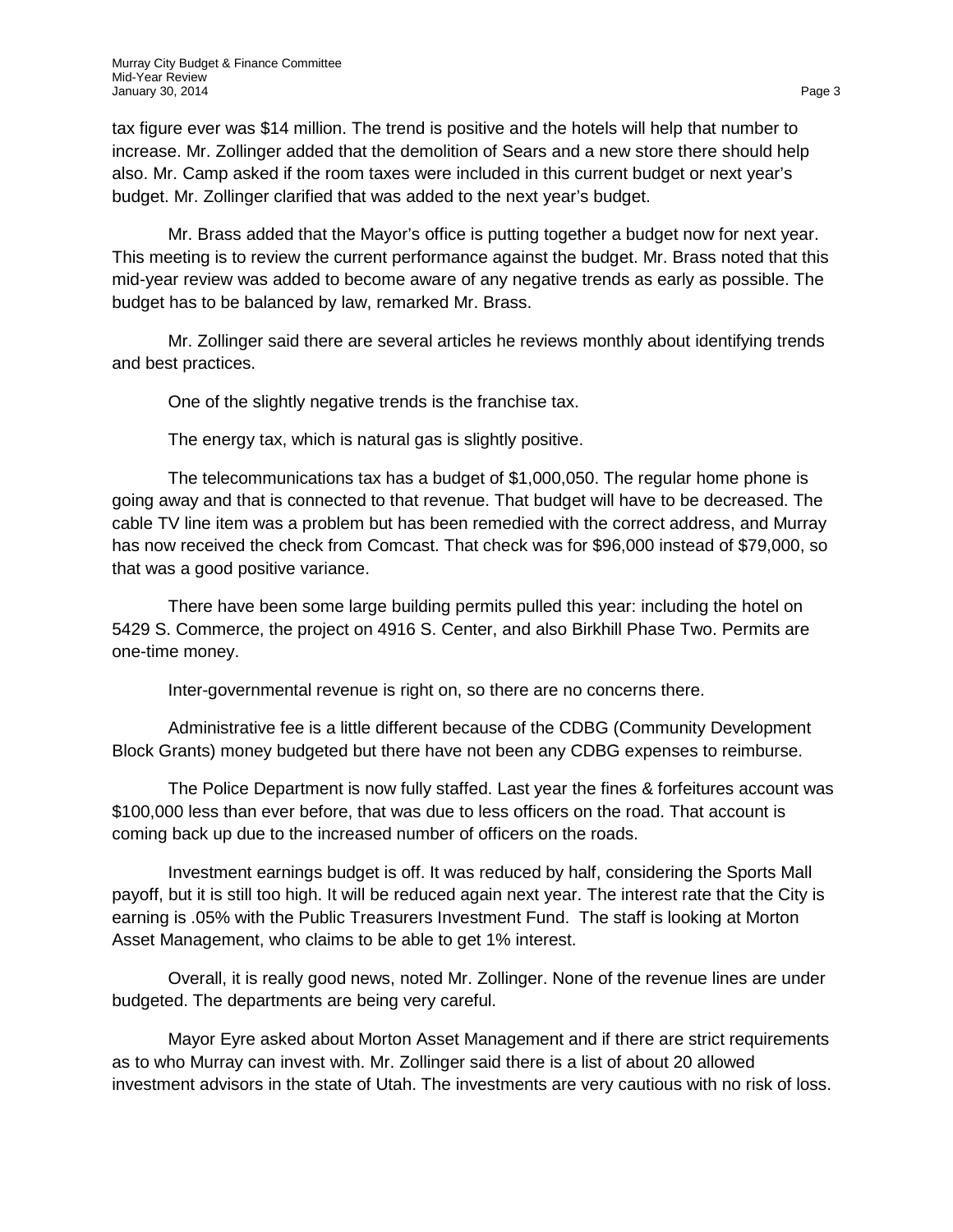Mr. Nicponski asked for one example of the underlying budget layer. Mr. Zollinger identified several accounts that make up one line. He showed the different line items that feed into the ADS (Administrative Development Services) budget, for example.

Mayor Eyre asked why the recorder line was over budget. Mr. Zollinger said that was due to the cost of elections, and should be caught up by the end of the year.

Mr. Nicponski asked about the building activity line that equated to approximately \$883,000. Mr. Zollinger replied that comes from building permits and impact fees. Impact fees are assessed when new construction occurs. Mr. Zollinger said that impact fees hit the Enterprise Funds, such as the Water Fund. Mr. Brass commented that the impact fees were very high at the time the hospital was being built. Mr. Nicponski asked if there were impact fees on houses also. Mr. Zollinger replied that there were the following impact fees: Water, Waste Water, Power and Storm Water. Mr. Brass mentioned that the impact fees from the construction of the hospital allowed the City to purchase the tower truck for the fire department. Mr. Nicponski asked if city services, such as police and fire were included as impact fees. Mr. Zollinger replied that they were not included, but some other cities do charge public safety impact fees. Mr. Nicponski commented that when impact fees are expanded, the Legislature definitely takes notice. There are a strong group of lobbyists for the builders and developers at the Legislature and they have a lot of power, noted Mr. Nicponski. Ms. Lopez added that the law requires studies to be done regarding impact fees and the rates that can be charged.

Mr. Brass noted that the 94 page document that Mr. Zollinger sent is valuable but the summaries are very helpful. Mr. Zollinger commented that things that are wrong are very apparent in summary form.

Mr. Zollinger also sends out an over-budget report, and that is based on line item detail. This allows the departments to review it and make changes if a line item is over budget.

Mr. Brass reiterated that this is a complex issue and to please ask questions.

Mr. Zollinger noted that on page four, the different department budgets are listed.

Mr. Nicponski asked what the number one revenue source is. Mr. Zollinger replied that it is sales tax, followed by property tax.

Mr. Camp asked what the \$2.9 million contribution to other funds. Mr. Zollinger said this was set up before he arrived, but the debt service payments and transfers are part of that. The bond principal budget, the bond payment to UTOPIA, interest, load transfers, and contingency transfers are the items that make up the contribution to other funds. Mr. Brass noted that ILOT (In lieu of tax transfer) funds are not included in that number. Mr. Zollinger added that the funds provide a return to the City, with the exception of the golf course, which is building up money for a new sprinkler system. Mr. Brass noted that the golf course paid for the Jordan River Parkway, so they are now getting some of that money back.

Mr. Brass commented that the Power Department contributed over \$3 million to the General Fund. When property taxes were raised eight years ago, a \$1.5 million loss was a 41%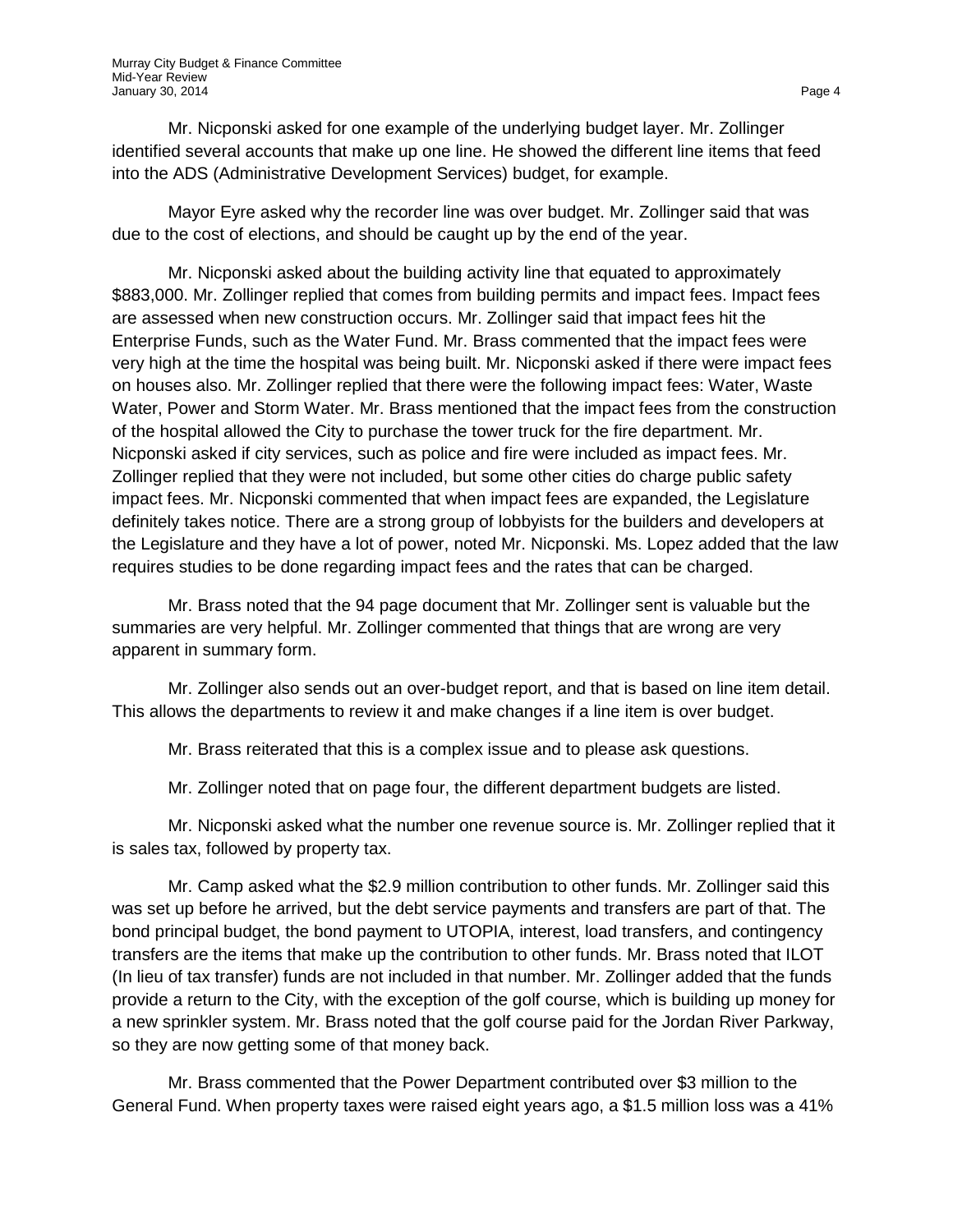increase, so the Power Department effectively saved an 82% increase in property taxes. Mr. Haacke added that still puts Murray in line with other municipalities and their prospective donations to the General Fund. Mr. Brass commented that residents always have questions regarding these ILOT transfers, but it is a way to get revenue from places like the hospital, schools and non-tax paying entities.

Mr. Zollinger mentioned that he has a report that shows 30% of the total property in the City is non-profit or non-taxable. The hospital is a big percentage of that total. Churches, schools, County Parks, UTA, all make up that number, and yet they still require services. Services are provided and the ILOT transfers provide some compensation back to the City.

Mr. Zollinger compares Murray's rates to other cities and our rates are lower. Murray Power costs less than Rocky Mountain Power. Mr. Haacke mentioned that Murray is approximately 5-6% lower than Rocky Mountain Power. Residents are receiving lower rates and also lower taxes because those funds are managed so well.

Mr. Zollinger noted that Rocky Mountain Power had a rate increase on September 15, 2013 and also on November 1, 2013. They have had three increases this year, for almost a 4% total increase. Mr. Zollinger said there is a Utah Public Utilities Commission website that compares other utility rates.

Mr. Zollinger summarized that the General Fund is in good shape. Departments are not spending every dollar that they have and revenue is coming in high. That is the recipe for success.

## **Enterprise Fund Reserves- Justin Zollinger**

## *Water Fund*

There is \$3.6 million in actual revenue, and \$3.5 budgeted year to date, for a positive variance of approximately \$76,000. Things are also positive in non-operating revenue, due to impact fees. Expenses are under budget, currently.

The positive variance is mainly from metered water sales. Mr. Nicponski noted that there is a gap on the impact fees between budgeted and actual. Mr. Zollinger said that impact fees are unknown so it is better to budget modestly.

The power and pumping line looks great. There had been \$660,000 budgeted for pipe replacement projects, and only \$387,000 has been spent year to date. Depreciation is not budgeted for, it is a non-cash expense.

## *Waste Water Fund*

This fund has a pretty substantial positive revenue variance, the budget could probably be increased for next year. The non-operating revenue appears high, again due to impact fees. This is common throughout the Enterprise Funds. Mr. Brass explained that Enterprise Funds act separately from the General Fund. Mr. Zollinger noted that Enterprise Funds do contribute to the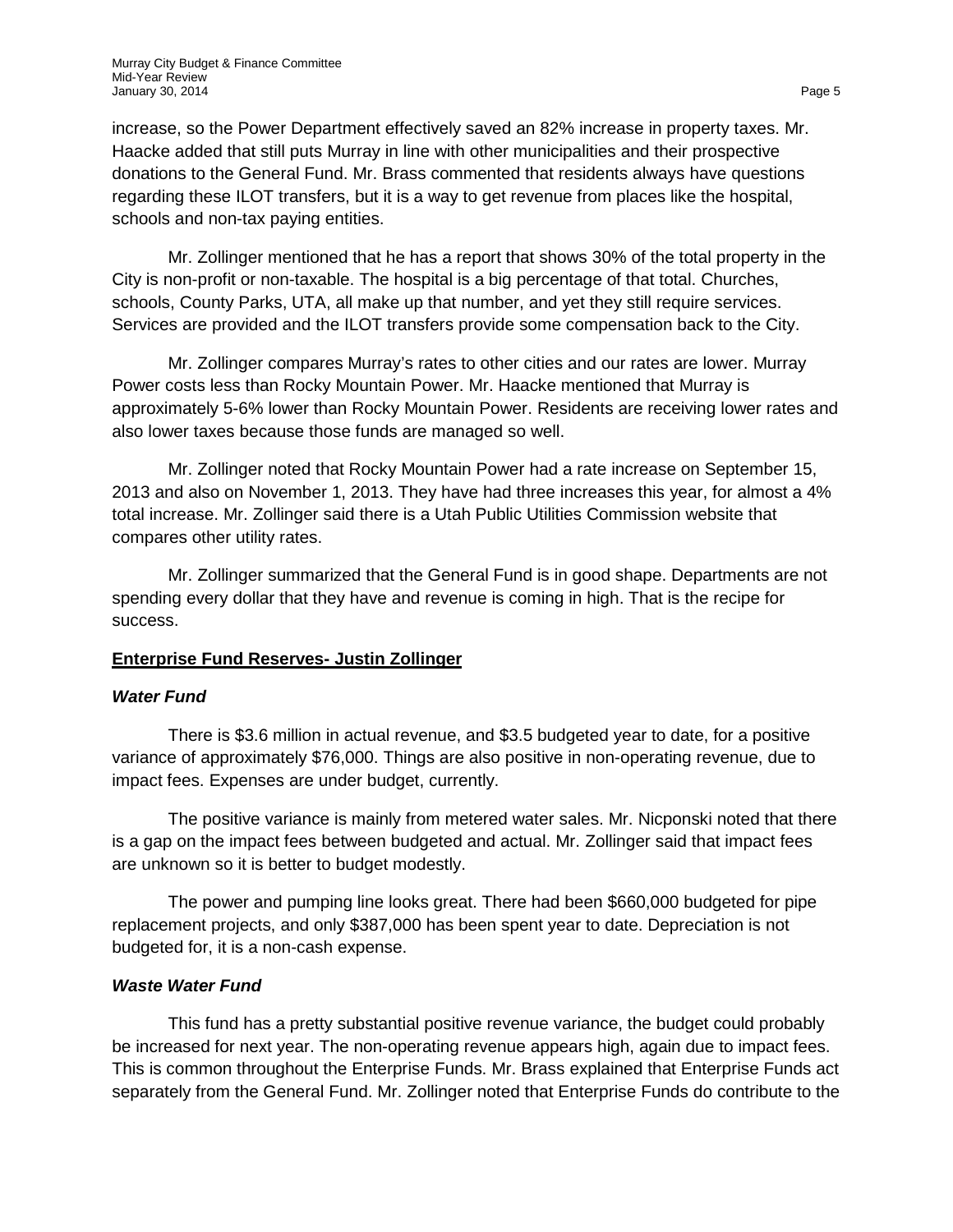General Fund with an administrative fee, as well as the ILOT transfers.

Mr. Brass pointed out that Danny Astill is trying to put some money aside for plant upgrades and repairs to Central Valley Water. The water filters and clarifiers are about \$1 million each and can stop working suddenly, noted Mr. Brass. That cost would be spread amongst the owners, but Murray would be required to pay 8% of the total cost. Mr. Zollinger noted that there was some extra money put into reserves for Central Valley. Mr. Brass noted that the Central Valley plant is very efficient and well run. Mr. Zollinger said that instead of giving the reserves to Central Valley, each city decided to hold onto their reserves until they are needed. Mr. Brass commented that he is the Chairman of Central Valley Water Board.

Waste water service fees have a positive revenue variance to budget. This Waste Water Fund is very similar to the Water Fund and should be on the same trend. The expectation is that expenses will come under budget.

Mr. Brass commented that in his opinion you should never sacrifice system reliability on the Enterprise Funds to save money. It is easy to get into a downward spiral, and that causes cities to sell off their utilities because they cannot cover the maintenance. Mr. Brass and Mr. Zollinger stated that Murray is not doing that and doing a good job.

### *Power*

Mr. Zollinger noted that he appreciates the Power Department coming up with budgeted numbers. Mr. Zollinger then compares them to his set of numbers.

The Power Department has also done a great job at keeping revenue budgets slightly conservative, and caused a slight positive variance.

*Residential* has a positive variance, as well as S*mall Commercial* and *General Services* L*arge*, which is the hospital. Mr. Zollinger noted that the hospital pays about \$300,000 per month for utilities. Mr. Brass asked if the positive variance in *Residential* was due to the hot summer. Mr. Haacke said probably, as well as the conservative budget. Also, there is new growth after about three years of non-growth.

Mr. Nicponski asked about the UAMPS margins. Mr. Haacke replied that the UAMPS margin is a line that deals with the sale of landfill energy to Truckee Donner. This margin is the profit made from some of those sales. That account prevents it from hitting the ILOT, so tax isn't charged. Mr. Haacke said there is another line item called W*holesale Power Sales* and those are other sales to UAMPS members, but the UAMPS margins refers to the particular deal with Truckee Donner. Mr. Haacke noted that it is an active market and can go either way.

Mr. Zollinger said the Power Fund is in a really good spot. The bottom line number is a \$2.2 million positive variance. The Power Fund is also paying off one full bond early this year, in June.

Mr. Brass asked about the size of the budgeted fiscal year contribution number. Mr. Zollinger commented that between the Power Fund and the General Fund, they account for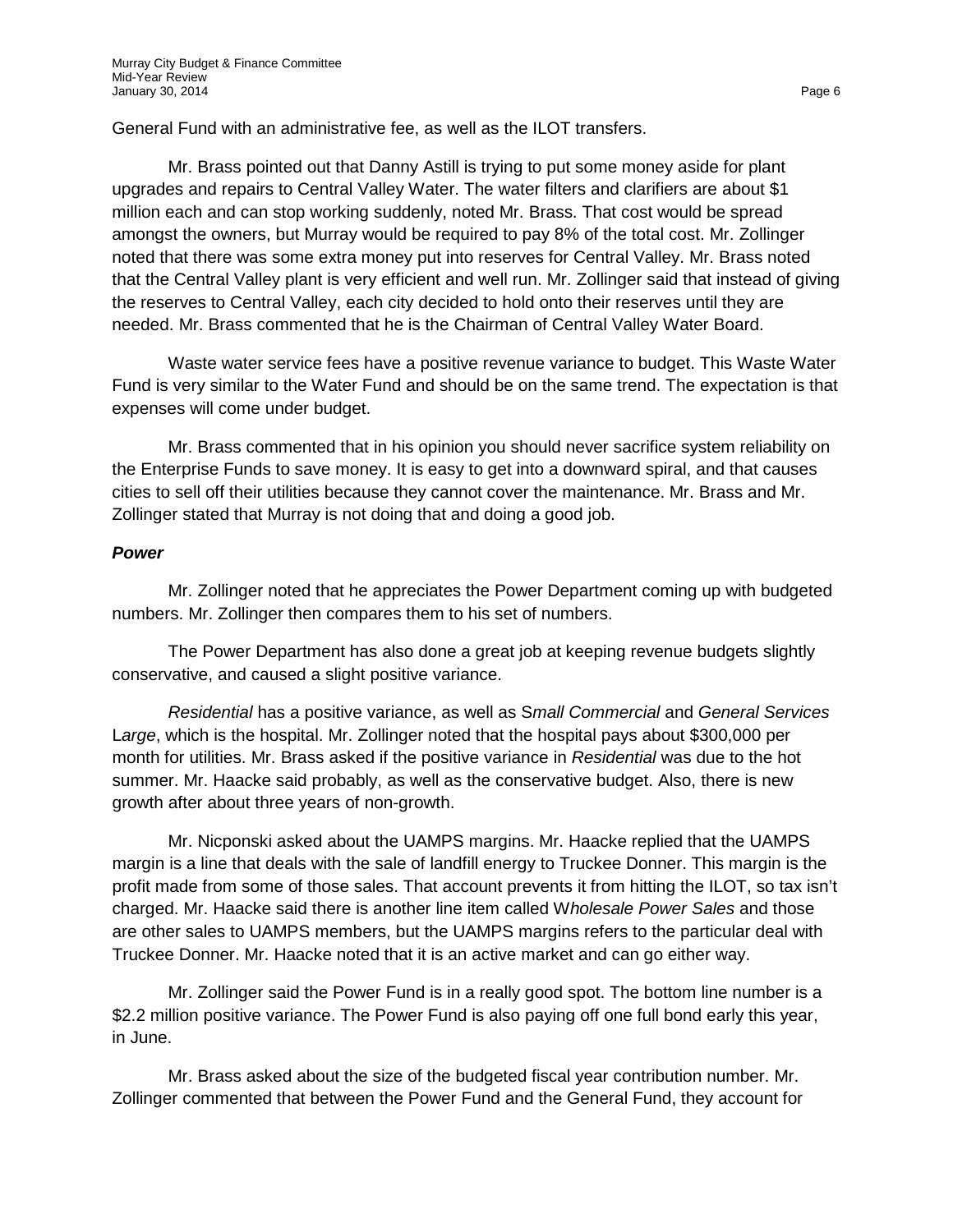about 75% of the total budgeted revenue in the City.

Mr. Zollinger commented that Power is a huge asset to the City, partly due to the great employees managing it.

## *Storm Water*

The Storm Water Fund is in great shape. The revenue variance on this fund is very slim.

## *Reserve Fund Summary*

Mr. Zollinger explained that Mr. Hill and Mr. Haacke had previously decided on some budget numbers to have in reserve. Mr. Zollinger took the analysis and divided them by the total operating revenue last year to determine the percentage needed for sufficient reserves. Reserves could be needed in case of emergency, equipment failure, economic changes, Central Valley Water, Waste Water or weather conditions. The following required percentages were determined: Waste Water - 37%, Power - 28%, Storm Water -31%, Golf Course-24%, and Solid Waste-22%.

The actual current bottom line percentage of reserves is: Water- 93%, Waste Water-51%, Power-31%, Storm Water-68%, Golf Course-39% and Solid Waste-43%. The Golf Course is higher than projected because reserves are being built up for a one-time expense. Solid Waste is higher also but discussions are being held about the possible purchase of 350,000 cans. In those situations, reserves would be decreased for the one-time purchase and then built up again. The Water Fund has also been saving for some big projects.

Based on these percentages, Mr. Zollinger feels like 25% as a recommended minimum level of reserves would be a positive thing. Mr. Zollinger read a written policy regarding best practices. Reserves were defined as investments, cash and cash equivalents. The recommended reserve level doesn't inhibit the fund from going higher or lower, but should serve as a guide, and could vary occasionally due to one-time expenses. Mr. Zollinger defined 25% reserve level as best practice.

Mr. Brass believes the policy is a good start and could lead to further discussion in a Committee of the Whole. Mr. Haacke said this policy really simplifies things, and he feels comfortable with the 25%. Mr. Brass asked Mr. Zollinger to email the policy to the Council. Mayor Eyre asked if the money in reserves also could go to the Morton Asset Management Company. Mr. Zollinger said that it could, and could also generate some revenue through interest. Mr. Zollinger added that increased interest earnings could provide more money for operations. Mr. Zollinger said that amount invested could be about 20-25%, which equates to approximately \$12 million.

## **Finance Department-Justin Zollinger**

The Finance Department used new auditors this year, and by bidding out the service, the City saved \$14,000 annually.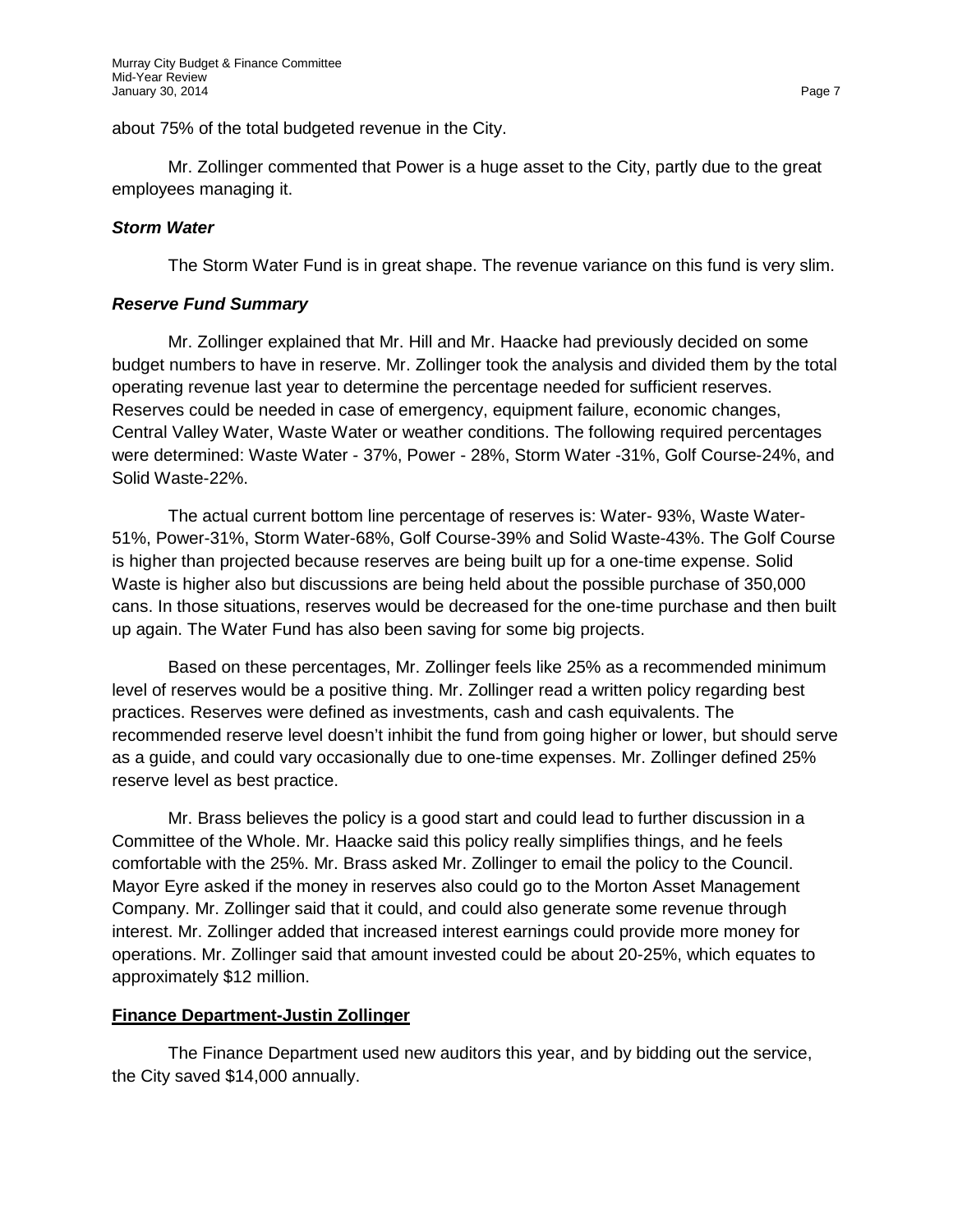Non-Departmental paid the School District \$200,000 for upgrades to the Hillcrest Junior High auditorium to benefit Murray performing arts groups.

Unemployment benefits are a little high, but will be covered within the non-departmental budget. A program that the Council had suggested was the grant writer. The grant writer has been paid \$2,800 year to date, and so far the grants awarded equal \$1,500.

The City is evaluating the trustee service that is a potential annual savings of about \$5,000.

Two laptops have been added in the Finance Department, one for Mr. Zollinger, and one for the Controller. The logic behind that was the laptop could be transported to the EOC (Emergency Operations Center) if there was an emergency.

One concern is that the City pays overtime on sick leave and vacation. Another concern is that the City is dependent on one individual with the payroll software. Mr. Zollinger doesn't like that payroll is contingent on one employee being present. Mr. Zollinger said there is a RFP (Request for Proposal) out now for software. That conversion to a new payroll system would solve that.

Mr. Zollinger would like to see the continued focus for a structurally balanced budget, and financial sustainability emphasized for next year. He would also like to create a culture for process improvement and cost reduction. He compared it to the discussion with VECC (Valley Emergency Communications Center) that saved money with a one-time expense. Mr. Zollinger likes career ladder and pay for performance if that could be instituted. He is not a fan of the 10% internal promotion rule, and believes that is negative and devalues the current employees. He also believes that the change from sick and vacation time to PTO (Personal Time off) would be a positive thing and would also lessen the City's liability.

He stated that the new financial software would be a Capital Improvement Project.

## **Library- Kim Fong**

Ms. Fong stated that the Library is on track to meet budget. There is nothing over budget or out of line.

Ms. Fong wanted to review the long range plan for the Library. Last summer, the mission of the Library was changed. The new mission is to be the friendly hometown library. Some of the new goals for the library include:

• *The Library will provide a comfortable, flexible and efficient destination.* The Library is spending money on teen furniture this year. There are a large number of teens that visit the Library after school every day. Currently, there isn't enough seating for everyone. The Library formed a Teen Advisory Group and they voted on the top two choices for furniture, and then voting was open to all of the teenagers that come to the Library. That is how the furniture was chosen, and it has been ordered.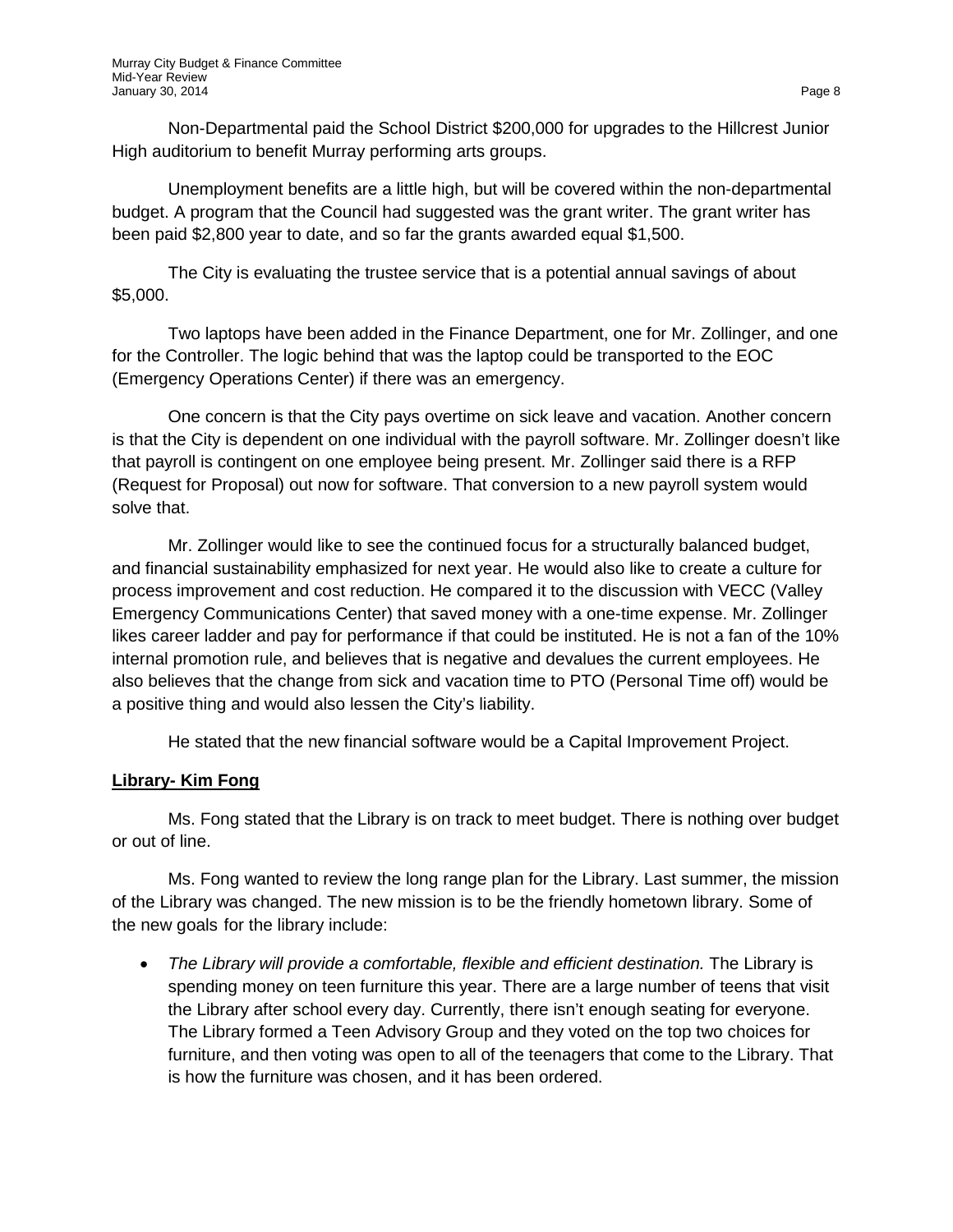Another important item was to organize the workflow in the staff work area. A consultant came and made suggestions for the backroom. This new workflow will help the tech service employees that catalog all the items.

Visits to the Library remain steady, as well as virtual visits. The Murray Library website is very active, and the numbers are up 1.6% from last year. There have been 14,000 Facebook contacts in the past six months, and 30,000 contacts from Pinterest. Those are modest estimates. Ms. Fong explained that the Library uses Pinterest for all new book arrivals.

- *The Library will provide worthwhile, relevant and engaging activities.* There has been a huge effort to involve teenagers with activities every day after school. There is one staff member devoted entirely for teen programs and teen services. Currently, that accounts for 1.5 FTE (Full-time equivalent) working just on teen programs. The Library has seen a very positive effect on those teenagers and have great relationships with them. There are at least 100 teens that come through the door every day after school. There has been an 87% increase in program attendance from this time last year. The Library also has story tube, which is a YouTube channel for the library which offers stories read to children. In the last six months, there has been 11,589 views of story tube. In December, the Library offered 25 days of Christmas stories, with a new one every day.
- *The Library will be promoted to the Murray community*. This year, the Library was involved in the Power Fair and the Safety Fair and hope to find more opportunities to have the Library presence shown. Ms. Fong handed out Library cards to City Officials, and instructions on how to download e-books to the IPad.
- *The Library will use technology to make content and services available.* The Library has had a 30% increase in technology use since this time last year. This includes the public internet terminals, the wireless users, and children's early literacy computers. The Ebook circulation is increasing exponentially. Ms. Turner asked how many computers the Library has. Ms. Fong replied there are 28 computers for use, and three wireless access points. There can be 64 users on the wireless at any given time. There are also three computers dedicated to early literacy games.
- *The Library will avidly promote reading and learning.* The total book circulation is up 6% from this time last year. Children's books are up 6%, and adult books are up by 8.7% and teen books are down 5%. Ms. Fong noted that the total book circulation last year was approximately 570,000. There is a winter reading program for adults called, "Reading is Delicious." Prizes are awarded for participation. This program is paid for by "Friends of Library."

In the past, the Library has had issues with the collection of fines and fees, including lost items. There wasn't any enforcement done to recoup those losses. This has changed in the past year. Beginning last July, the Library joined with a collection agency to help recover funds and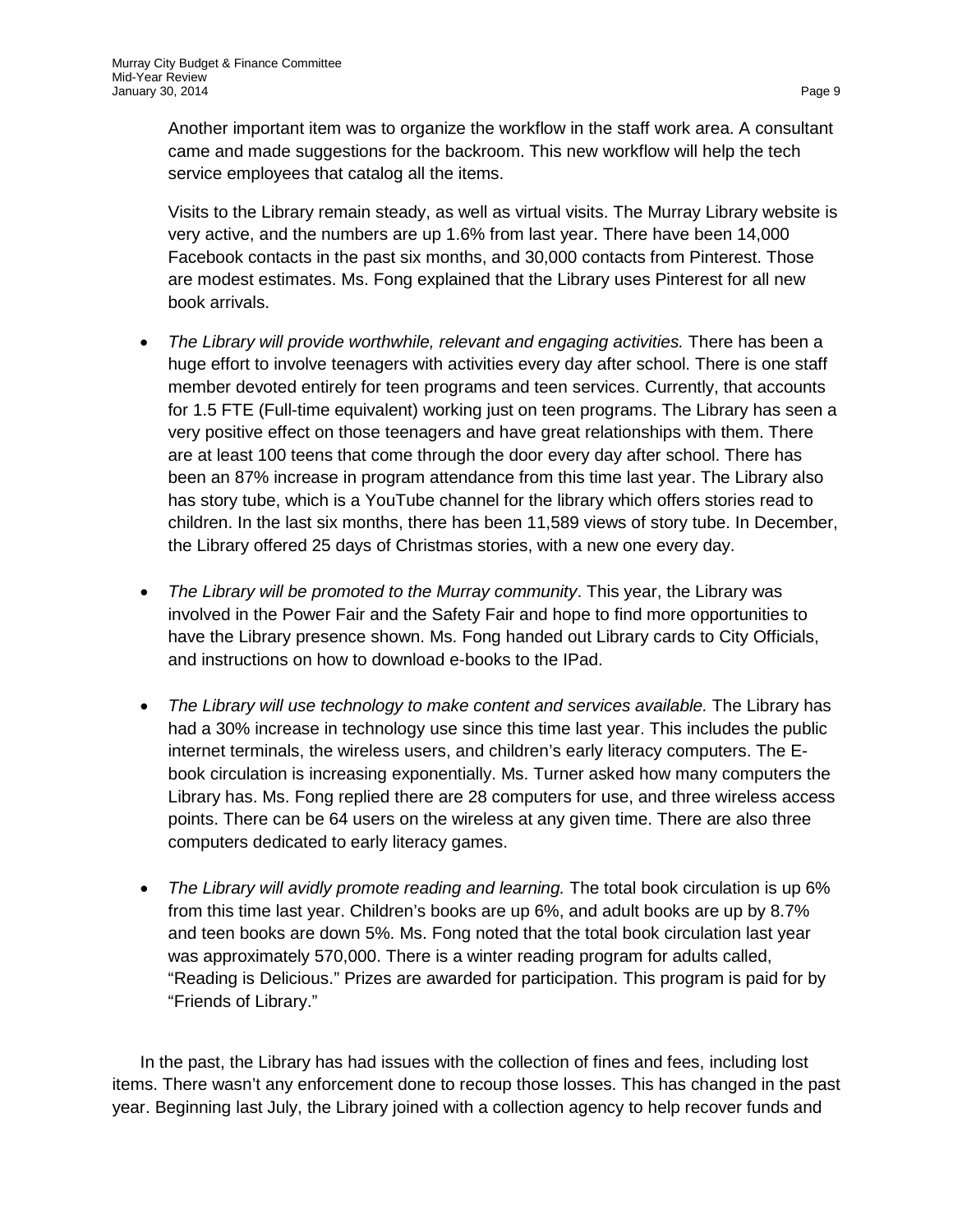missing items. Collection of fines and fees is up by 26.6% from last year. This number continues to rise. In December, payments were 89% higher than the previous year. Mayor Eyre asked the amount paid to the collection agency. Ms. Fong said it is a set amount, the agency collects \$8.95 per patron record. The agency has given the Library a budget neutral guarantee on the service.

Mr. Nicponski asked Ms. Fong what the total budget was. Ms. Fong replied that it was \$1.6 million, and the Library has approximately 30 employees. That is made up of 12 full-time and 18 part-time employees. Ms. Fong added a full-time library position this year, and would like to be able to add another full-time position. Mr. Zollinger added that it would be budget neutral.

Mr. Camp commented that he is impressed with the efforts on the teen programs, as well as the added technology. He hears comments from residents that are very happy with the Library.

Mayor Eyre asked about the room utilization rate. Ms. Fong noted that the rooms are well used and have a 70-80% utilization rate.

## **Power Department- Blaine Haacke**

Mr. Haacke stated that the Power Department is in good financial shape. He expects to have about \$1.4 million revenue excess at the end of this fiscal year. He mentioned that Greg Bellon and Bruce Turner were also present.

Revenues are up between 4-10% depending on the rate class comparison. The hot summer did help add to revenue this year.

There was \$800,000 budgeted capital for vehicles and equipment, and another \$1.4 million for improvements.

Mr. Turner commented that a new chipper was purchased at a cost of \$170,000, as well as a new brush truck. The brush truck was \$152,000. The trouble truck was replaced. A new dump truck was purchased for \$50,000 for the Forestry Division. The Forestry Division had not had a new vehicle for 10-15 years. Forestry also received an extended cab pick-up truck with a flatbed for \$28,000. One of the sub-tech's received a new ¾ ton pickup with a cab for \$34,000. One of the planners received a new truck for \$26,000, and another ¾ ton utility truck for the crews for \$50,000. A new forklift has been ordered for \$23,000. A new 70 ft. bucket truck for \$200,000 has been ordered for the tree trimmers, and the cost to replace a wrecked truck was \$29,000. Mr. Haacke mentioned that 13 vehicles were purchased and all were under the \$800,000 budget. Some of these purchases had previously been postponed due to the economic downturn.

Mayor Eyre asked if any of the mentioned vehicles were natural gas. Mr. Turner replied that the forklift is natural gas, he believes it would be cost prohibitive for the larger vehicles. Mr. Haacke mentioned that there are four hybrids in the fleet. Mr. Brass said that they looked at ways to save money on fuel, and then compared it to the value of those vehicles. In the budget crisis, the savings weren't there for the expense of the vehicle. He mentioned that it could be looked at as an air quality issue and that may change the thought process. Mayor Eyre asked if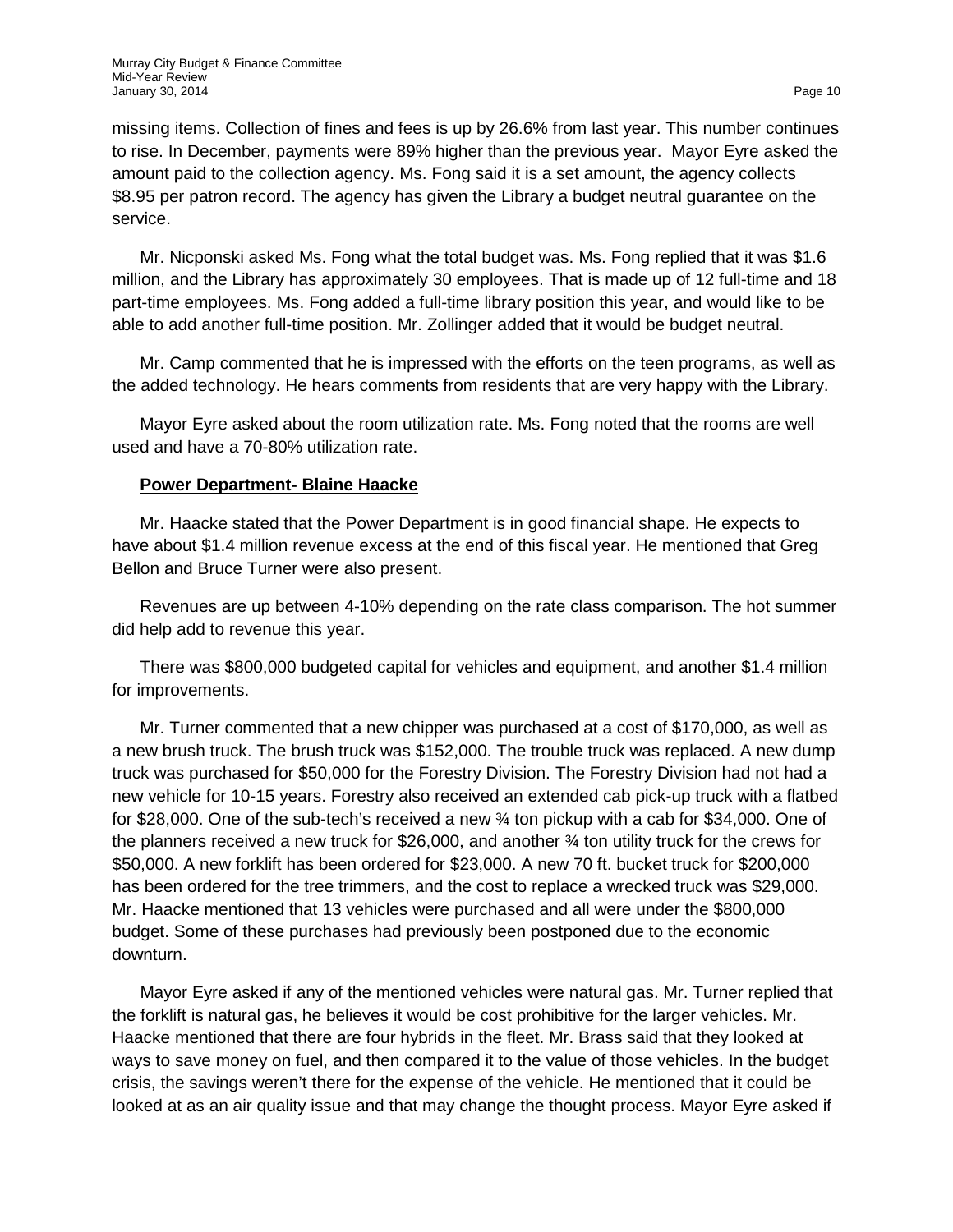there was also a reduction in long term maintenance on a natural gas car. Mr. Haacke agreed that those vehicles are a lot cleaner. Mr. Brass said they could look into it, especially on a bucket truck, which must be kept running for long periods of time. He added that natural gas does have a decrease in power, especially at higher altitudes, so that should be considered also. Mr. Turner isn't aware of any natural gas bucket trucks out there, and questioned the resale value on them. Mr. Brass said it could be looked into as an air quality issue. It would be a financial hit. Mayor Eyre noted that he has heard it was from \$5,000-\$8,000 per vehicle to convert to natural gas. Mr. Zollinger added that it can sometimes void warranties.

Mr. Haacke noted that next year would require about half as much in equipment purchases. Mr. Zollinger pointed out that this was all done in a balanced budget, without dipping into reserves.

Mr. Haacke said that most of the line items are around 50-58%. Mr. Bellon noted that some things are paid on a one-time basis, so will be caught up by the end of the year. Fire retardant clothing is over budget due to OSHA mandates. The City provided fire retardant pants for the employees.

The parking lot was resurfaced and that is why it is over budget in maintenance- buildings and grounds. It was budgeted as a capital expense, but paid for differently, so money just needs to be moved from capital improvements.

Mr. Nicponski asked what the total budget for Power was. Mr. Haacke replied that it is \$36 million, of which \$20 million is for power purchases. The Power Department has 45 employees.

Mr. Haacke noted that \$500,000 had been budgeted for the installation of remote meter readers. All of the residential meters in the City now have a remote read capability, and they have completed about half of the commercial meters. The actual expense looks like it will be about \$100,000 for a savings of \$400,000. That excess will be used to help the following line item that will come in over budget.

Murray buys its resources from Hunter, San Juan, IPP (Intermountain Power Project), landfill facilities, gas turbines, small hydro, and CRSP (Colorado River Storage Project).

The Hunter Resource was budgeted at \$4.9 million, and that will come in closer to \$6 million. The UAMPS group has decided to set money aside for a rebuild of one of the units that will be mandated in 2015. UAMPS in installing SCRs (Selective Catalytic Reduction) and therefore started taking money to help pay for that. UAMPS has taken \$100,000 per month to go towards that. Murray is receiving interest back on that money. The total share of the cost for Hunter for Murray City will be about \$6 million. Mr. Haacke believes it will be about 14 to 16 more months, paying the \$100,000 per month. He added that the \$400,000 surplus from meters will help with that, as well as revenue which is up \$1.3 million. Mayor Eyre asked if Hunter was the oldest plant. Mr. Haacke replied he believes it is San Juan, and San Juan had already undergone improvements.

Mr. Haacke added up all the overtime through all the different divisions, and the budget is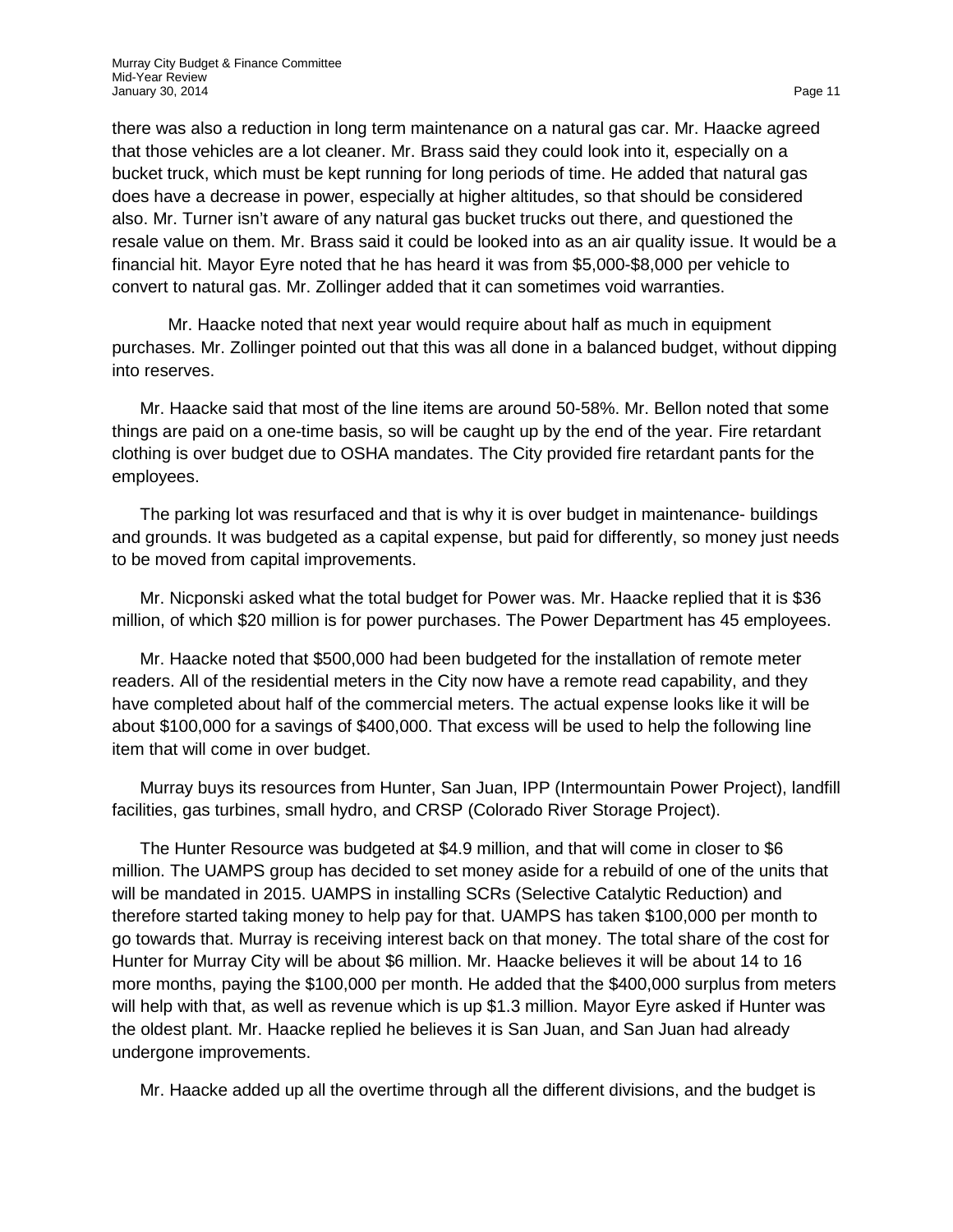\$168,000. Power has three employees on call after hours: a sub-station tech, a warehouse person, and an operations person on call for any possible outages. The City has spent \$66,000, so about 40% spent year to date, which is about right.

Mr. Haacke said the Power Department is very conservative on expenses and budgeted revenues.

Mr. Bellon added that the two *General Services* mentioned are *Small Commercial*, the other was L*arge Commercial* and the hospital has its own, *Ultra Large Commercial.*

Mayor Eyre asked if there were any one-time expenses this year due to the 100 year celebration. Mr. Haacke noted that the public relations account had been increased by about \$30,000 for this year.

## **Public Services- Doug Hill**

Mr. Hill said he appreciates the time. He needed to be done by 11:00 to attend an emergency UTOPIA Board meeting.

Public Services has a \$20 million budget, of which approximately half of that is General Fund, and the rest are Enterprise Funds. There are 98 full-time employees in Public Services, plus a number of seasonal employees, commented Mr. Hill.

Mr. Zollinger had asked Mr. Hill to speak on the highs and lows of the budget, concerns, priorities, and upcoming Capital projects. Mr. Hill passed on the same questions to his employees.

Mr. Hill stated that the budget is in great shape and all the planned Capital projects should be completed. There was one unexpected purchase, and that was a water tank for the Street Department. The existing water tank rotted out. That cost was about \$25,000. Mr. Hill had some funds left from last year that he hopes to pay for that water tank. He is comfortable with the limits of the operating budget. Mr. Camp asked about the water tank. Mr. Hill replied that it is a big water tank that sits on the back of a truck for watering down street projects.

## *Public Works*

The biggest issue from the residents is when their roads are going to be maintained. There has been a 10% increase in costs, higher than what was budgeted for. There is also a projection for an additional 10% increase in costs this next year. This increase does affect the ability to do all the projects that they had planned on. Some of the proposed projects may need to be cut to stay within budget for Class C roads and Capital projects. Bids for the projects are going out in the next couple of months and then the costs will be evaluated. Mayor Eyre asked about the priority of listed projects and if they are considered in order solely based on the condition of the road. Mr. Hill stated that when projects are allocated, they are based on the pavement management rating, which is purely based on the condition of the road. Although, there are other factors considered, including location, so that there is a balance of projects throughout the City. The Department also considers the amount of traffic that the particular road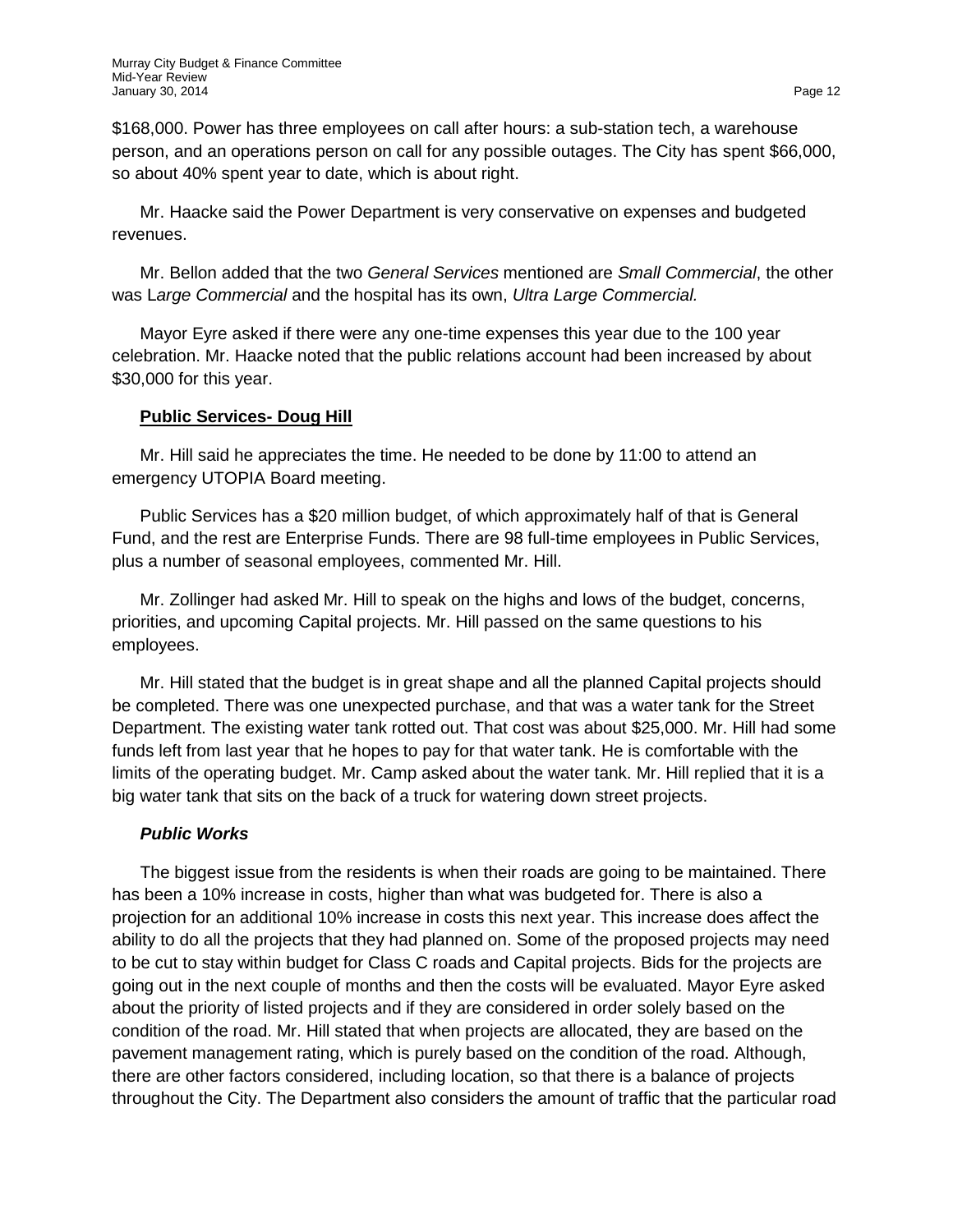carries. For example, Winchester Street that was recently repaired carries a lot more traffic than a residential street.

Mr. Hill noted that every budget year is a new opportunity to decide how to prioritize those projects. In the past, Council Members have really pushed for projects in their district, and have been able to work with Council to get those done. One year, there was 95% of the projects done in one district, but other years Council Members believed the projects should be spread around the City.

Mayor Eyre noted that it could almost have a psychological effect on the residents in the eastern part of Murray. He realizes that those residents would feel like more of a part of the City. Mr. Hill said that approximately \$2 million would be spent this year on the area of 1300 East and Vine Street. Mr. Brass noted that the eastern section of Murray has about 22% of total land mass, but accounts for about 26% of road expenditures. Those roads were in poor condition when the City received that area. Mr. Brass commented that the residents in the area are concerned with storm water, and especially if an ILOT transfer is done. In reality, the ILOT that comes from power, water and sewer all goes in to the General Fund and some of that money goes back to roads. That area is getting roads paid for at a greater rate with funds that they didn't have to contribute to. The City officials do care about that area, and the numbers show that. He commented that all of the districts will have needed road maintenance at some point, and it is a fluid process.

Mr. Hill said there would be a mill and overlay done this summer on 1300 East by the Fire Station all the way to VanWinkle Expressway.

There is a general feeling in the streets, solid waste, and storm water departments that they are understaffed. This area was most affected by the early retirement because a number of senior employees left and were not replaced. Murray has taken on some additional work, doing the paving and storm water services and some of those issues will be discussed at the budget meeting next week. He believes they could use another employee in solid waste, but knows that is contingent on revenue.

Several of the departments expressed concerns about compensation. Many of the supervisors believe that morale is beginning to be affected. Mr. Nicponski commented that increases have been given the last two years. Mr. Hill said that wasn't a wasted effort. He believes it is issues with internal City policies regarding promotions, etc. Mr. Nicponski asked how big the merit problem was. Mr. Hill said that most of the problems in his department are different than the issues that were addressed last year. The compression issue addressed other departments, but didn't necessarily benefit all of the departments. There were very few employees in Public Services that benefitted from the compression adjustment. Mr. Hill wanted to pass those comments on to the Council.

Mr. Brass stated that he had heard similar comments, and those are things that need to be looked at. People have been given small raises, and some employees may be looking at the 25% reserve requirement and wanting salary increases also. There needs to be a balance to take care of employees, if possible. He reiterated that any commitments to salary must be within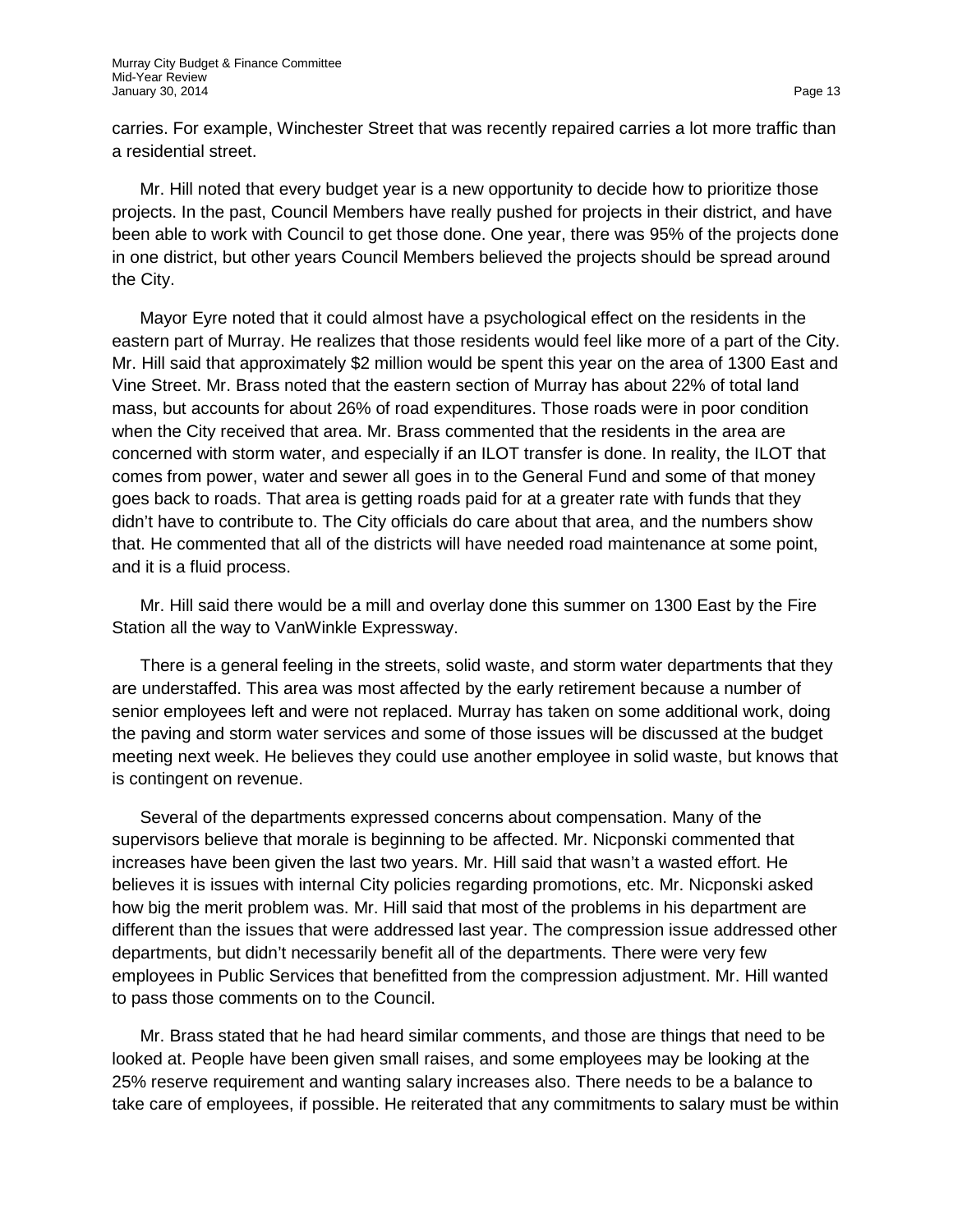budget. Mr. Hill complimented the Council on recognizing employees and believes the employees are aware that there is only so much money to spend.

The Water and Sewer Fund mainly deal with the unfunded mandates. There is a lot more focus on the environment and there are new environmental regulations to comply with. There was a new rule implemented called the lead and copper rule. No lead or copper fittings may be used anymore in the system. That is an unfunded mandate that requires the City to buy more expensive materials. The Sewer is dealing with water quality issues. There are always water testing requirements that are unfunded. Those costs will likely have to be passed onto the residents in the future. The Water Fund is building up reserves, and they are currently at 93%. There are a number of huge Capital projects on the horizon for the Water Fund. The water reservoir that holds a million gallons of water is 70 years old. That will most likely have to be replaced within the next five years, and that would cost several million dollars. This is the water tank on Fort Union near Big Cottonwood Canyon.

#### *Fleet*

Many ideas have been discussed for the Fleet Department, such as alternative fuels, air quality issues. The Fleet Manager, George Hamer is retiring at the end of this year. Mr. Hill would like secession planning and if possible find someone to take the position internally. There was a good change in the funding this year. The Departments appreciate the fact that they are not paying mark-up on products and supplies.

#### *Parks & Recreation*

The biggest issue with Parks and Recreation is aging infrastructure and equipment. The pavilions, as well as the restrooms in the parks were all built in the 1970's. There are complaints about the old restrooms. The restrooms in Southwood Park were done last year, but several parks have really old restrooms.

There is a garbage truck that the Parks Department uses to collect garbage in all of the parks, that truck is 12 years old. There are 19 year old backhoes. The main concern is keeping the equipment and facilities in good shape. They tend to get the leftovers, and they are probably due for some replacements and repairs. Mayor Eyre asked if there was a priority list. Mr. Hill replied that it is listed on the Capital Projects. Mr. Camp asked about the decision to pick up the garbage versus a commercial carrier. Mr. Hill replied that 12 years ago, the commercial carrier told the City that it couldn't be done on a regular basis more than once a day. Currently, the garbage is picked up several times a day in the summertime. Pavilions can be reserved twice a day now, in the morning and in the evening. This will mean more garbage than ever, and the City retains control over when it gets picked up. Mr. Nicponski asked if one-time money can take care of some of these projects. Mr. Brass noted that Mr. Hill has not received money recently for his departments, and it is probably time.

Mr. Hill commented that the trail down at Jordan River Parkway is in bad shape also and he hears complaints about that. Mr. Hill said he is aware that money can only go so far, and doesn't mean to complain. Mr. Zollinger mentioned that in the past there had been departments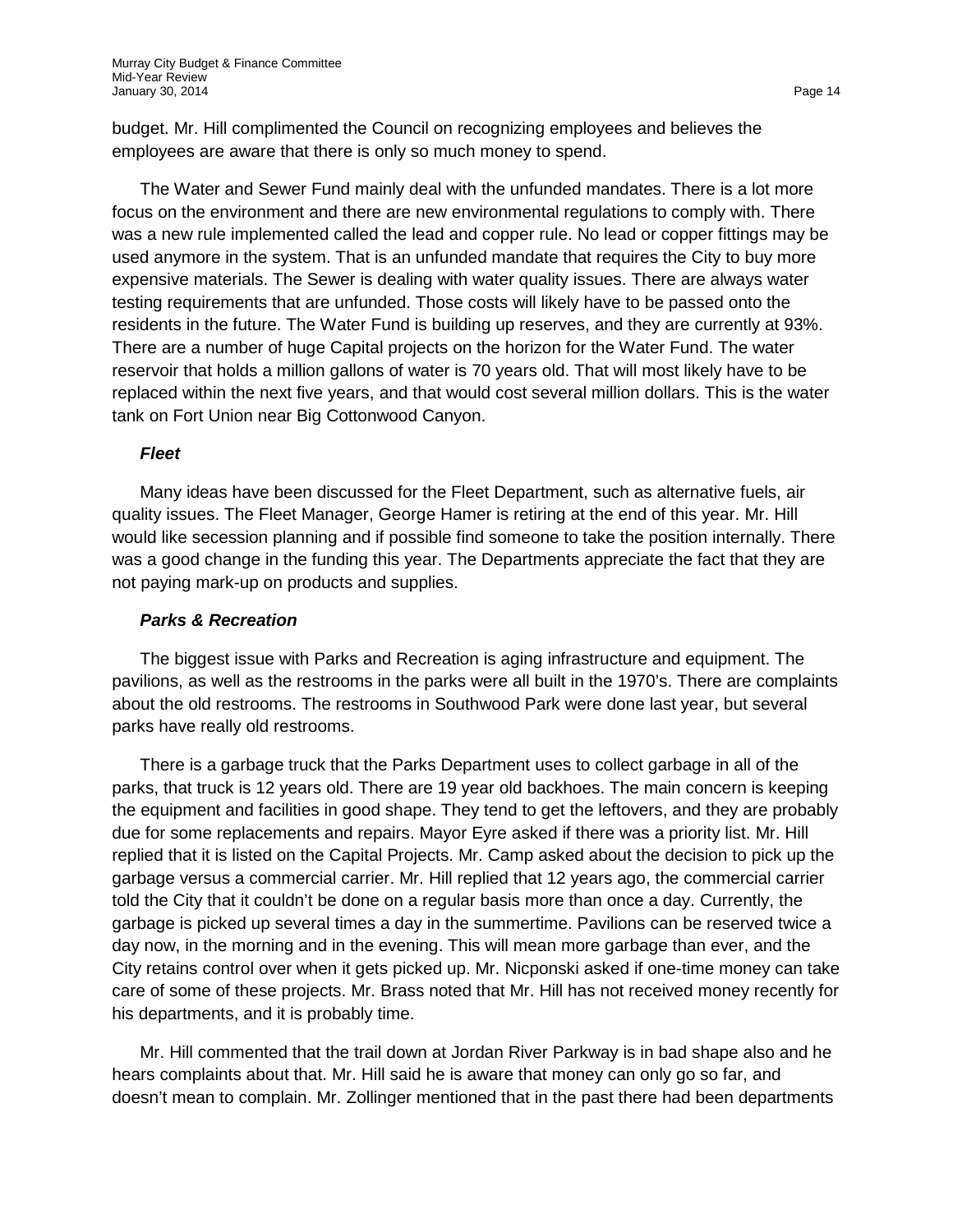benefit from larger amounts of the CIP and possibly departments should take turns getting a larger portion of the CIP so that everybody has a chance to catch up. Mr. Brass noted that the bicycling community is staying away from the Jordan River Parkway because the path is in such bad shape. Mr. Zollinger asked if the pathways could be repaired in segments. Mr. Hill said that they could. Mayor Eyre mentioned the expanding of the cemetery could bring in revenue that could possibly be used to repair roads, even in the cemetery. Mr. Hill said the only problem with the cemetery is that the operation and maintenance eats up most of the revenue.

Mr. Hill commented that pickle ball is becoming very popular. He believes there may be an opportunity to partner with the School District and build some pickle ball courts. The outdoor amphitheater may be able to receive some TRCC (Tourism, Recreation, Culture & Convention facilities) funds from the County to make improvements to the outdoor amphitheater. There are some ideas being discussed with the armory building. There may be opportunities for a new facility. Mayor Eyre asked if pickle ball courts could be developed in the old ice rink. Mr. Hill said that could work. Mr. Nicponski and Mr. Brass asked if the needs could be put into bullet points so they could be assessed.

Ms. Turner asked if ZAP (Zoo, Arts & Park) funds could be accessed. Mr. Hill replied that ZAP funds have been spent. There would need to be a new authorization.

Mr. Zollinger added that the new software had been bid for the Park Center and the cost of maintenance and installation appears to be less that the current cost for maintenance only. Mr. Hill said the current software company is moving to a cloud based system and will become twice as expensive so they are shopping for a new system. The preliminary bid looks to be able to save some money. Mr. Camp asked Mr. Hill what the armory building was being used for. Mr. Hill replied that it was storage for equipment, fertilizers, etc.

## **City Attorney- Frank Nakamura**

Mr. Nakamura mentioned that Mary Bahr and G.L. Critchfield were present with him. He stated the the budget is fairly status quo, the only overage is cell phones, and it becomes an issue of allocation between the civil and prosecution side.

Some of the variances are in education and travel. That budget item is anticipated to be in line at the end of the fiscal year. Some attorneys are on continued legal education hours that need to be reported.

Mr. Zollinger has discussed the risk fund. That needs to be looked at closely for the upcoming budget year. Mr. Nicponski asked the total budget. Mr. Nakamura stated that it is approximately \$446,000, and prosecution is \$1.5 million.

Mr. Nakamura said process changes have been made between the risk and the allocation between the various departments. Mr. Nakamura stated that he believes there has been a spike this year in the risk fund. Mayor Eyre asked if his department is understaffed. Mr. Nakamura said his department has the ability to get outside counsel to assist if needed, so believes his department is properly staffed. In very specialized litigation, the City has been allowed to use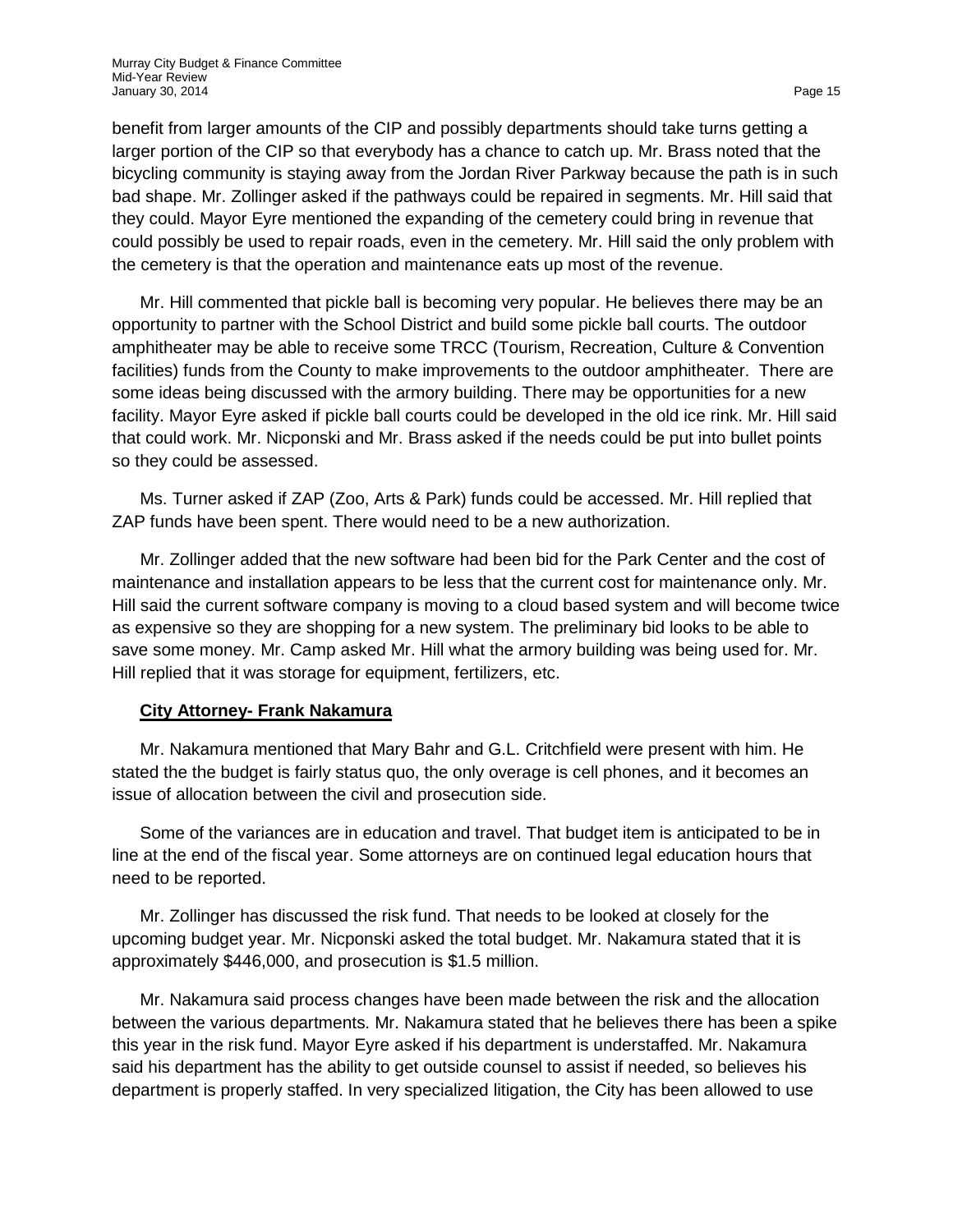outside counsel for areas of land use. Most of those funds would come from the risk fund, because it is a litigation at that point.

Mayor Eyre asked if the insurance rates had increased substantially. Mr. Nakamura anticipates an increase this year, due to the history in 2013. Those risk insurance rates have not been negotiated yet for the upcoming year. Mr. Nakamura said the City uses Morton and Company to get the best rates for insurance coverage. The list of covered properties could be evaluated and check with the departments to see if all the properties need continued coverage. Any addition of properties doesn't result in a major increase in premiums. Mr. Nakamura's concern is that the state liability insurance that provides excessive coverage may increase. Murray hasn't experienced this issue for about 16 years.

### **Municipal Justice Court- Mike Williams & Judge Thompson**

Mr. Williams said there are no budget surprises as of yet. The Court is well within the budget limits.

There is an issue with overtime. It has something to do with the bailiffs and the inability to collect comp time. There is also an issue with equipment maintenance, but that can be covered with other funds. Several of the contracts for printers, etc. came in higher than last year. The Court is a little close on education and travel, but there is only one more conference next month.

This is the first full year, being down two clerks, but tasks have been redrawn and it seems to be running better now.

Mr. Williams noted that there was the Selectron system set up for web and IVR payments when the Court was a stand-alone, and not part of the State. The Court became part of the State system, and the State uses the Utah Court/payments website. The Court is having issues with the systems communicating, and Mr. Williams has to fix the web payment every day. He would like to look into getting rid of Selectron and going with the State system. It would be cheaper than the Selectron contract but the problem is Murray had to purchase a Selectron server. Currently, it is taking too much staff time to deal with the problems. He believes in June they will make the change to the State system and just eat the remaining half year on the contract. Mr. Williams estimates that a third of his day is spent dealing with web payment issues. The problem cannot be located. The State charges per transaction, but is less than the Selectron contract.

Mr. Williams stated that he is working towards a paperless Court. There are a lot of things that need to be done. Utah Courts are far and above any other states electronically. Utah is the beacon for the rest of the Country on how to do things, commented Mr. Williams. He would like that to be established by the first of next year. He believes it will be imposed sometime in the future anyway. All civil cases and citations currently have to be e-filed. Mr. Williams said the Court is about a 60% success rate.

Mayor Eyre asked about the current physical facilities and any needs. Mr. Williams said his primary concern is that it is not a secure building. There are carpet needs upstairs, but the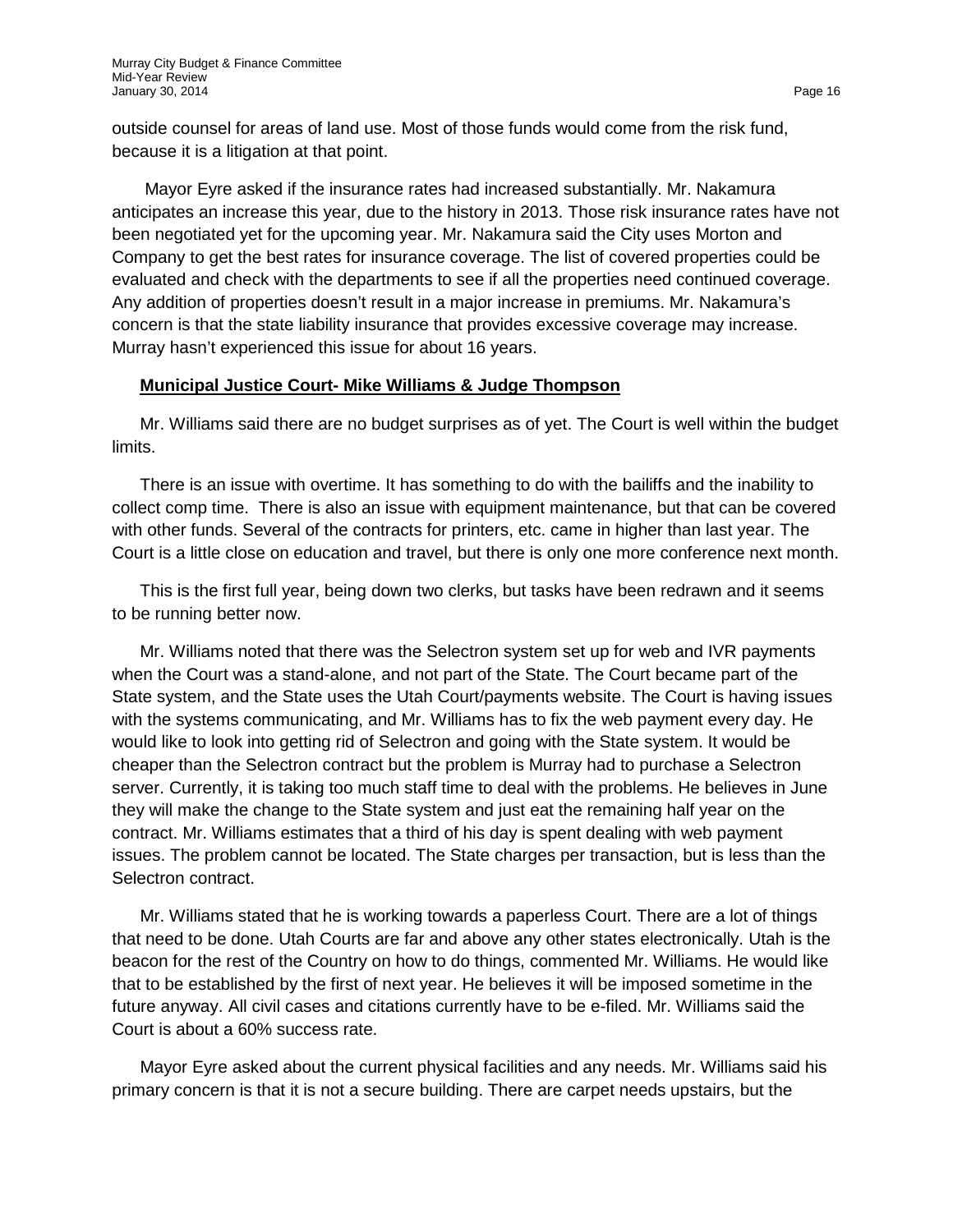upstairs is rented, not owned by the City. The facility is small and not laid out well. Mr. Williams feels like he has done about all he can to improve security. Mr. Williams said he would love a new facility with self-help kiosks that would allow residents to make payments.

Mr. Williams said the City owns the bottom floor of the building and rents out a portion of the top floor that it shares with a dental office. There are also parking issues, and the parking upsets the surrounding businesses. The patrons park in front of the other four adjacent buildings. Mayor Eyre asked if the Court itself was undersized. Judge Thompson said that appearances need to be staggered every 10 minutes due to space; although, bench space was adequate.

Mr. Williams stated that they see 200-300 cases a day. He believes conference rooms would be convenient for attorneys to meet with their clients, and also for providers with the offered programs. Judge Thompson said he appreciates the modifications that they have been able to make.

Mr. Camp asked Mr. Williams if he was aware of the market value on that space. If the Court were to relocate, what would the City be able to recoup from that property sale, he asked. Mr. Williams said he believes it would be \$800,000 to \$1 million, because of the location. He believes the AOC (Administrative Office of the Courts) would never approve the building to be a Court today, but approves it every year now due to the grandfather clause.

Mr. Williams said they have added cameras, and bulletproof glass to improve the safety. It is a good central location. Judge Thompson mentioned that the bus used to stop directly in front of it, but doesn't anymore, which is a disadvantage. Some people are brought from the Jail and left at the Court without a way home. It would be nice to see them get on a bus and depart.

The Court changed from the Constables to Jail transport. This has worked well for safety issues. Murray is a big Court and receives vans full of prisoners. Murray processes approximately 25,000 cases per year. Mr. Williams noted that citations had gone down due to staffing in the Police Department and the economy, but cases and the required reviews have remained constant. The Court received a metal detector about three years ago, and that has registered 298,000 visitors through that one door.

Ms. Turner asked who provides the required counseling and educational programs. Mr. Williams said the Court has 5 or 6 licensed providers that appear in Court every day of the week and meet there. Mr. Williams noted that the defendant pays the bill and this is no cost to Murray City. The provider also monitors community service hours, confinement or other aspects.

Mr. Williams said part of the sentence includes the fine, and when the person cannot pay, the Court will defer the fine and extend the probation so that the person can receive the treatment.

Mayor Eyre asked the budget. Mr. Williams said the budget is \$1.15 million. The City received \$2.225 million in revenue and was able to keep \$1.7 million. It is very close to a breakeven, with approximately \$200,000 positive variance in revenue,after taking prosecution in to account, stated Mr. Williams. The Prosecutor's office would have to be funded, even if you didn't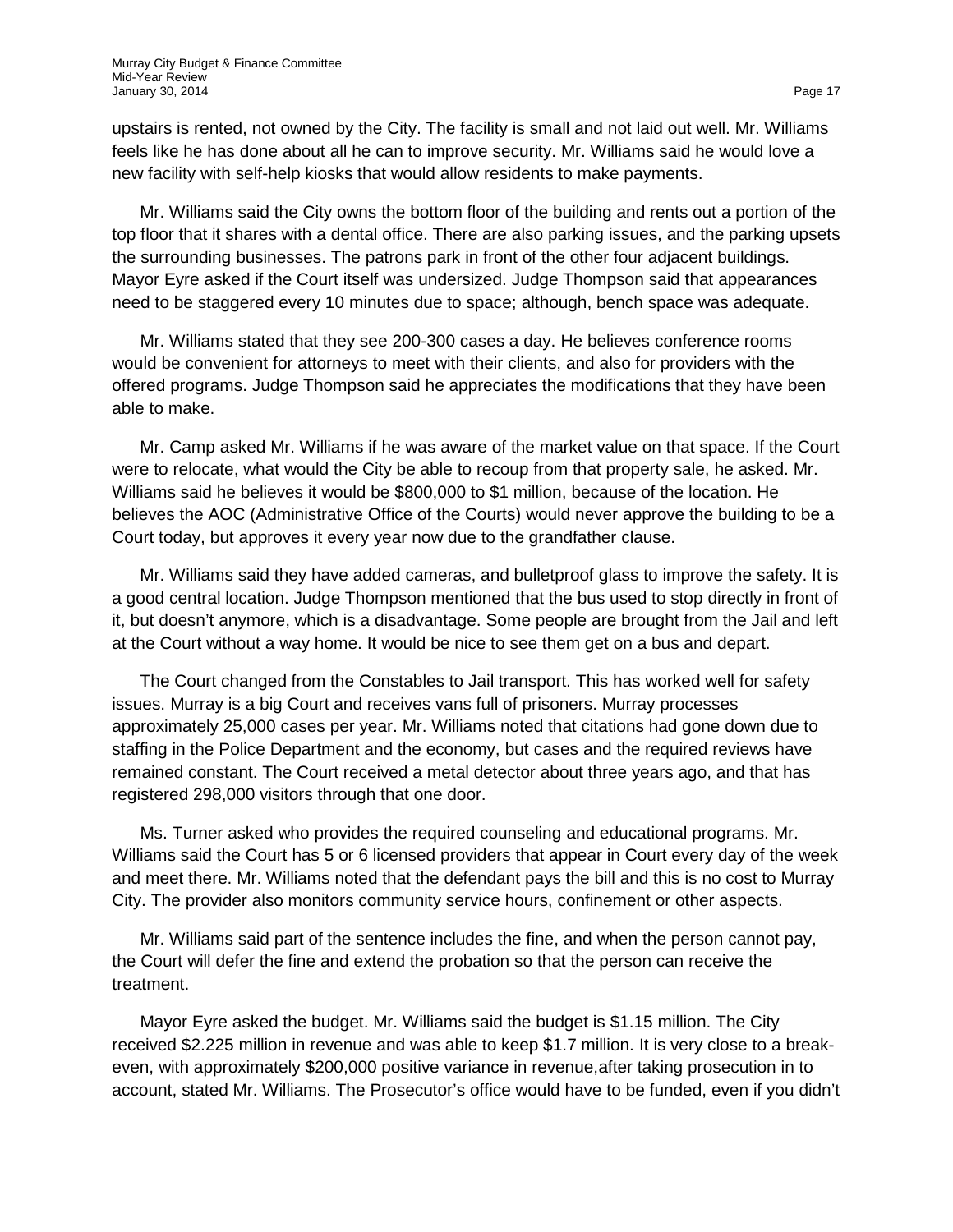have a Court, mentioned Judge Thompson.

Mr. Williams said they are one of the few courts with a positive revenue. Most courts cost the City money. Mr. Williams believes that they have tightened costs and run an efficient Court. Mr. Nicponski said there is a bill on Capitol Hill attempting to take away points from the State on that surcharge. He asked the current rate, and if it was still 58% to the State and 42% to the City. Mr. Williams said it depends on the case, but that is what a traffic citation would be. Mr. Nicponski said that this bill would possibly give the cities back a couple of points.

Mr. Williams said the cost per case on a misdemeanor is \$7.09, a traffic case is \$6.39 but they collect over \$100 per case, but much of that goes to the State. He noted that some comparable courts spend \$15-\$27 per case. The Court is also well below the average on the number of days spent on a case. Mr. Williams said it isn't beneficial to have a traffic ticket stay on the books because it costs money to update the warrants.

Judge Thompson stated that there was a requirement in State law that the governing body reviews the judicial salary every year. Judge Thompson passed out a letter that he had previously sent to Chairman Hales disputing a confusing salary midpoint. Judge Thompson said he had checked the other comparable cities and in his opinion, the scale seems off. The State pays the District Judge salary at \$134,800. A Municipal District Court Judge is limited to 90% of the allowed State District salary. That would equate to \$121,320. The current salary for Judge Thompson is \$104,900, noted Judge Thompson.

Judge Thompson stated that he is a full-time employee and under the same ethical constraints as a District Judge and covers as many sessions, if not more. He is unable to practice law, and has been either a part-time or full-time Judge since 1992. According to case load recommendations by the State, the City should actually have two judges. He believes he manages everything well and one Judge is sufficient. The recidivism rate for DUI offenders is 11%, and the State average is 30%. Murray has an aggressive, good program for keeping the streets safe, noted Judge Thompson. The City does receive a profit from the Court, even though that is not the primary goal. Judge Thompson compared other cities and stated that Judges from surrounding cities, such as South Jordan, West Jordan, Provo, Sandy, and Ogden are all paid the maximum pay allowed. He believes some Judges also have other allowances, such as car allowances. According to Utah Rights, his salary is less than others in the City, so Judge Thompson requested an increase to the maximum salary. He noted that he appreciates the support of the City.

Mr. Camp asked if this salary would be reviewed by the salary review committee. Judge Thompson said he believes the last Council deferred to the Mayor. Mayor Eyre asked if that was part of the Mayor's budget proposal to the Council.

Mr. Brass recommended time to do the research and schedule a review in a Committee of the Whole. Mayor Eyre would like to do the homework and review it before proposing his budget.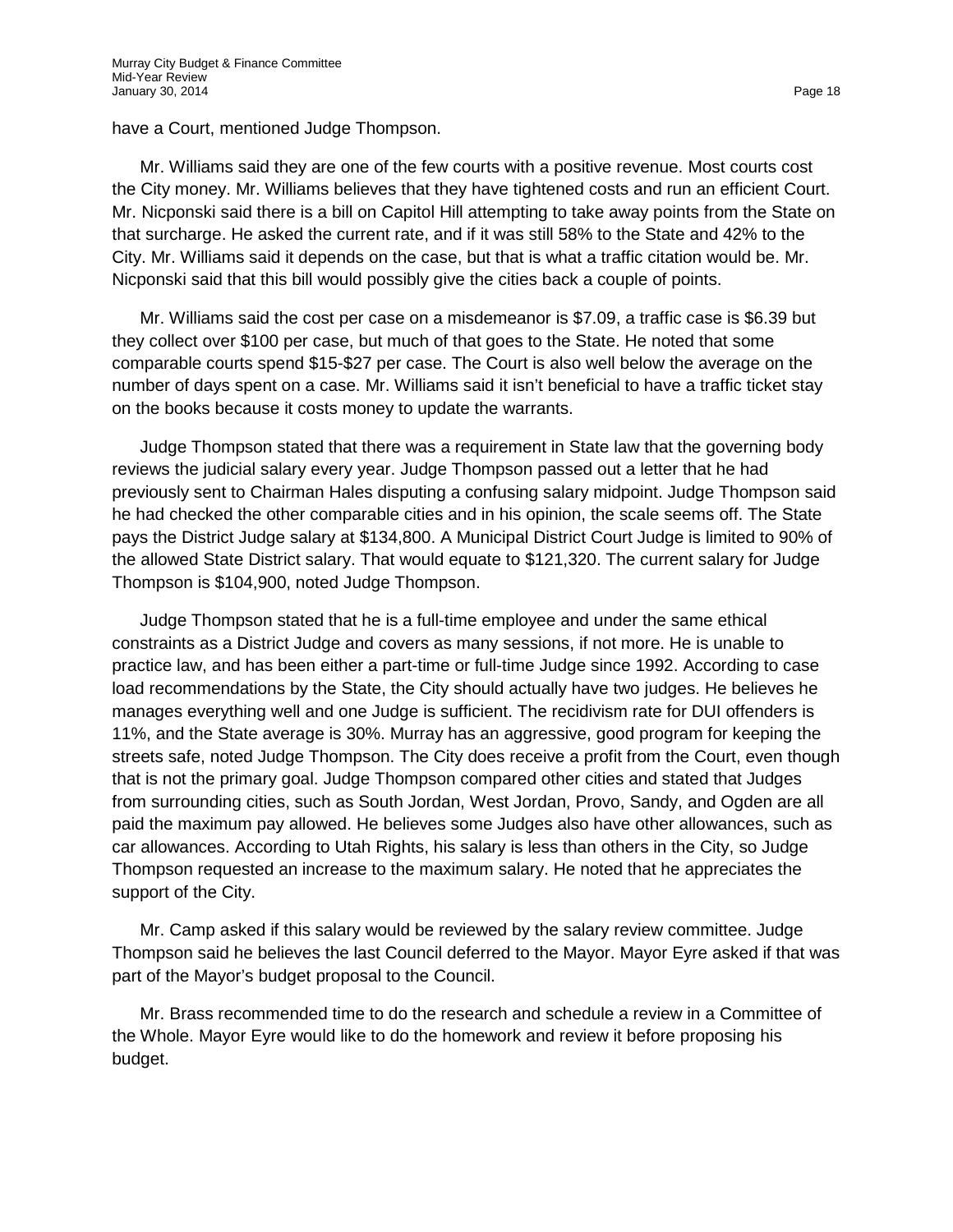## **Administrative & Development Services (ADS)- Tim Tingey**

Mr. Tingey feels like staffing levels are good and resources are adequate for the ADS Department. The budget needs are not much different than the previous year

There are some new things that include economic development dollar incentives. The PC replacement program is exciting and cuts down on maintenance time with the older PC'S. There have been some needed improvements made in the EOC (Emergency Operations Center) relating to technological advances, as well as some in City Hall. Server backups have also been done. The City is working on getting the servers in the EOC. Mr. Nicponski asked which Fire Station housed the EOC. Mr. Brass responded that it was Station #83, located off of 5900 South and 700 West. The IBM Server replacement is an ongoing item on the Capital replacement list.

### *Administration*

This is the first year that the General Fund has had \$50,000 for economic incentives. Individuals or businesses that are looking to invest in the community may have a legitimate need to bring in City resources, such as infrastructure. The City can't utilize RDA funds outside of those designated areas.

The first portion of this funding will be spent on curb, gutter, and sidewalk near the Library and the Marriott Hotel. The second application is from Paris RV for a project on 4360 S. State. Paris RV purchased some dilapidated properties to expand their business. They are doing improvements on this site, but there were massive storm water issues, as well as curb, gutter, and sidewalk issues also. It is likely that the City will help fund some of those improvements that will enhance the community. The applicant is required to do the improvements and then the City will reimburse the allowed amount.

### *Treasurer*

The staff is really busy with all of the utility billing that occurs. Last year, there were 125,000 manually processed payments, and 32,000 phone calls to representatives. There is an IVR (Interactive Voice Response) system that allows customers to pay bills electronically. The goal is to help customers migrate to online payments. Mr. Tingey complimented his staff on their great work. There are also meter readers that are making calls on all of the utility shut-offs prior to going out in the field.

The budget will have to be increased next year, due to the increase in the postal rate. There will also be some costs with new contracts for equipment, as well as a new printer and inserter equipment.

## *Recorders*

Mr. Tingey is excited about the passport services. The passport services started October  $1<sup>st</sup>$ ,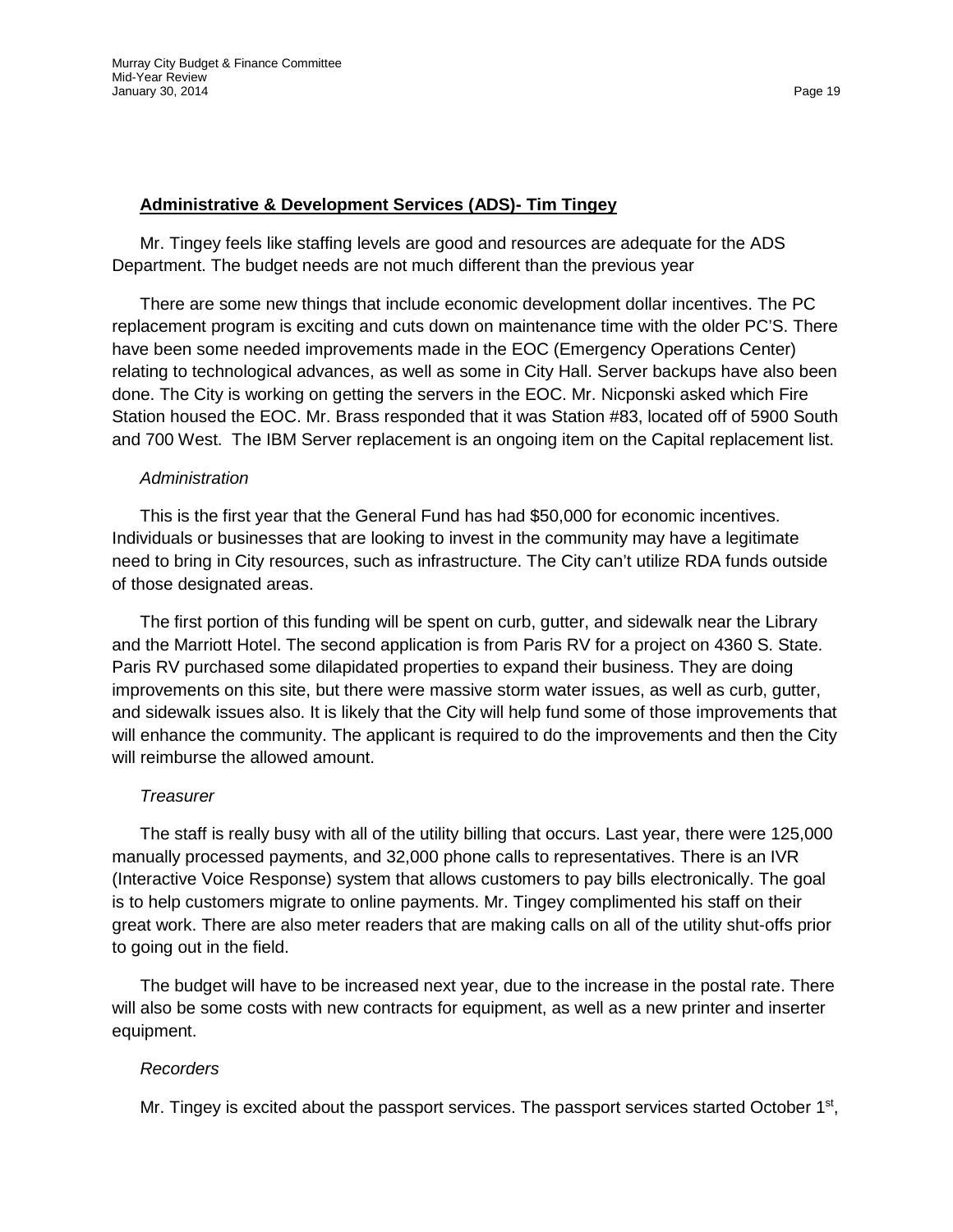2013. The City has processed 308 passport applications, and has received a little over \$9,500 in revenue. The existing staff has been able to absorb this extra work. Mayor Eyre asked what portion of the fee the City retains. Mr. Tingey replied that the City keeps \$25 per application, and then mails the application to the agency for review. Mr. Zollinger added that photos are \$10 each, and he received his passport in a little over two weeks. Mr. Tingey said the renewal process is real simple, so the City would really only be mailing it for them; at this time Murray does not renew passports. The staff is willing to help a person with a passport renewal but they don't process them.

There will be some minor extra credit card fees that were not anticipated with the passport process.

# *Information Technology (IT)*

There has been some processes streamlined in the IT department. Last year there were 670 troubleshooting issues within the City, and 1164 help desk tickets. The staff has worked really hard to switch out computers with the computer replacement program.

The new IBM server implementation has gone very well. The biggest issue will be the software replacement. It will require a three year process to implement. There are two issues this year that may need a budget amendment:

- 1. The Utah Criminal Justice Group, as well as the Federal Government have indicated that there needs to be personal encryption done on the connections as well as the laptops. This would make it so personal data could not be retrieved from a lost or stolen laptop. The government has given a May deadline. That cost will be around \$36,000 to bring the City into compliance. Mr. Zollinger said the money for that will come from prior year savings. Mr. Tingey said the emphasis is on public safety laptops at this time.
- 2. The Spillman server has issued three versions since the City has updated. This year, Spillman is going to a new version that would not support past versions. That cost will be around \$38,000 to \$40,000. Mr. Camp clarified that Spillman was exclusively for police records. Chief Fondaco said that the Fire Department does use Spillman mobile.

## *GIS (Geographic Information Systems)*

The GIS Department has developed some web applications that have helped employees in the field. There will be a need for additional disc space, as the City receives the new software system.

## *Building*

The Building Division had a big year last year. Permits increased by 200 from the previous year. The value of construction was \$88 million, and permit fees collected were up by \$400,000. The hotels and Fireclay were a big part of this increase. The City is currently down one plans examiner, but is absorbing the workload.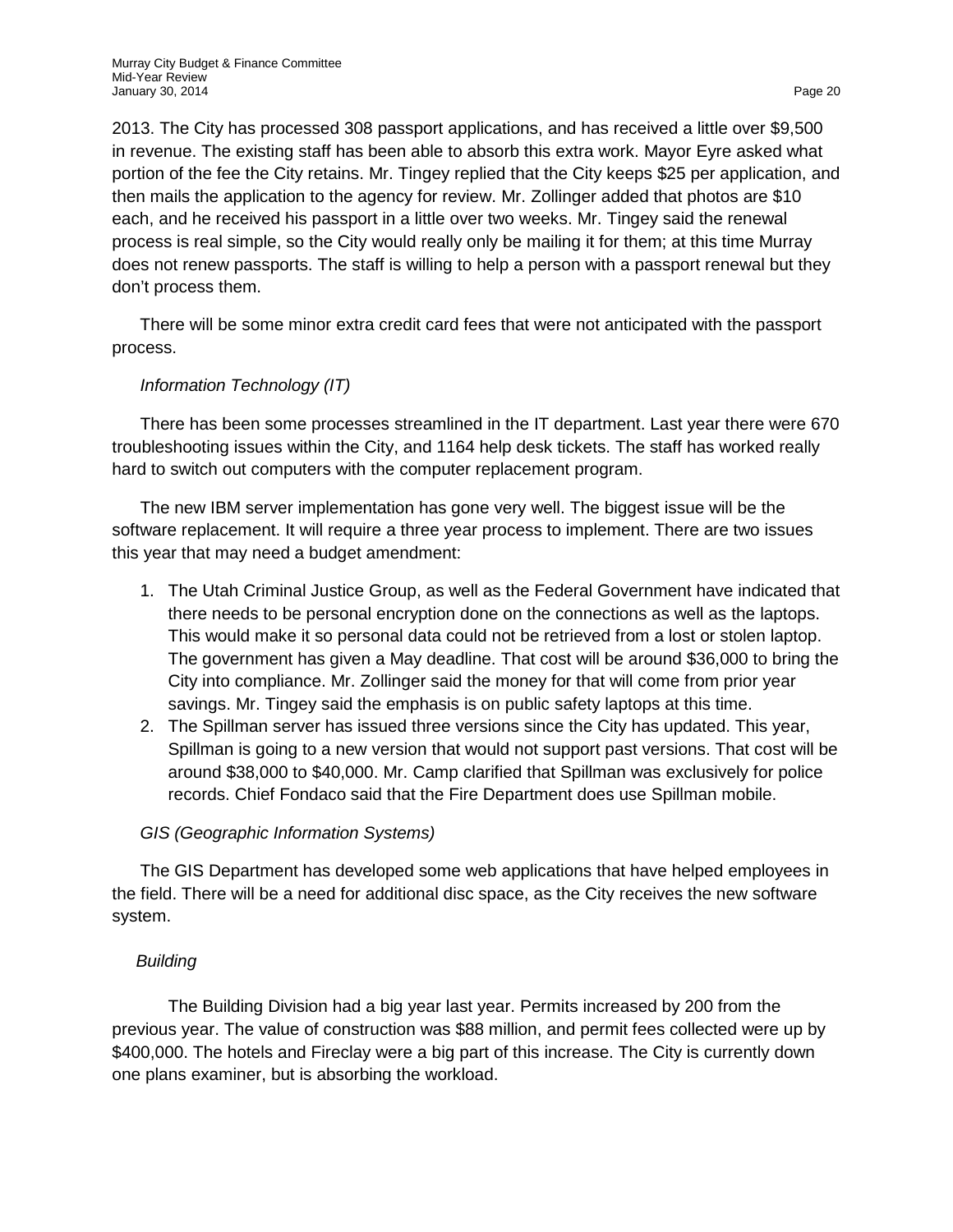## *Community & Economic Development*

Staffing is strong, there have been about 35 more land use applications than the previous year. Funding for EDCU (Economic Development Corporation of Utah) is always an ongoing thing. EDCU does economic development statewide and also recruits out of state. The City previously funded about \$21,000-\$22,000 per year, but dropped to about \$8,800 for the past three years. Last year, there was another \$4,000 additional funding. EDCU requested up to \$16,000, but the City has agreed to pay about half of that.

There is \$50,000 for Capital in the General Plan for this year, and \$50,000 also for next year. The City is also applying for a grant through the Wasatch Front Regional Council, and are hoping for a positive result.

Capital requests for ADS include funding for the Software Replacement Program, and for the General Plan. The Central switch that processes the network speed of the City is about 11 years old, and needs to be replaced this year. That will be paid for out of savings. It is the third and final year of funding the IBM server replacement.

Some upcoming issues include an increase in maintenance costs for the new utility equipment. The Federal compliance issue related to those connections with Police and Fire will hopefully be addressed this budget year. The need for more disk space is a concern.

Mr. Tingey stated that he doesn't want to lose employees due to market issues and pay, and believes this has been addressed by other departments also. There may be some minor budget adjustments needed to provide training opportunities for staff.

The Software Replacement Program will impact all of the departments. The RFP (Request for Proposal) is out on that and proposals should be in by February 13, 2014. Mr. Zollinger said reserves have been set aside for the software purchase. Mr. Zollinger noted that the software cost could be anywhere from \$170,000 to \$1 million. It will be a three year process beginning in the Finance department and moving to the other departments. There will be a committee formed to evaluate the RFPs and reviewed by the IT governance committee.

*RDA*

• Central Business District- There is an agreement with Woodbury and it is likely that the proposal will include the possibility of investing in infrastructure to enhance the downtown area. There have been discussions of access to cross State Street. There has been a lot of great momentum created in the Central Business District. Also, the acquisition of the Wright properties was huge for the City, and a bond has been issued for that. There may be an interlocal agreement done because the RDA is going to be paying for this bond in the budget. The City also owns the property on the corner of 4800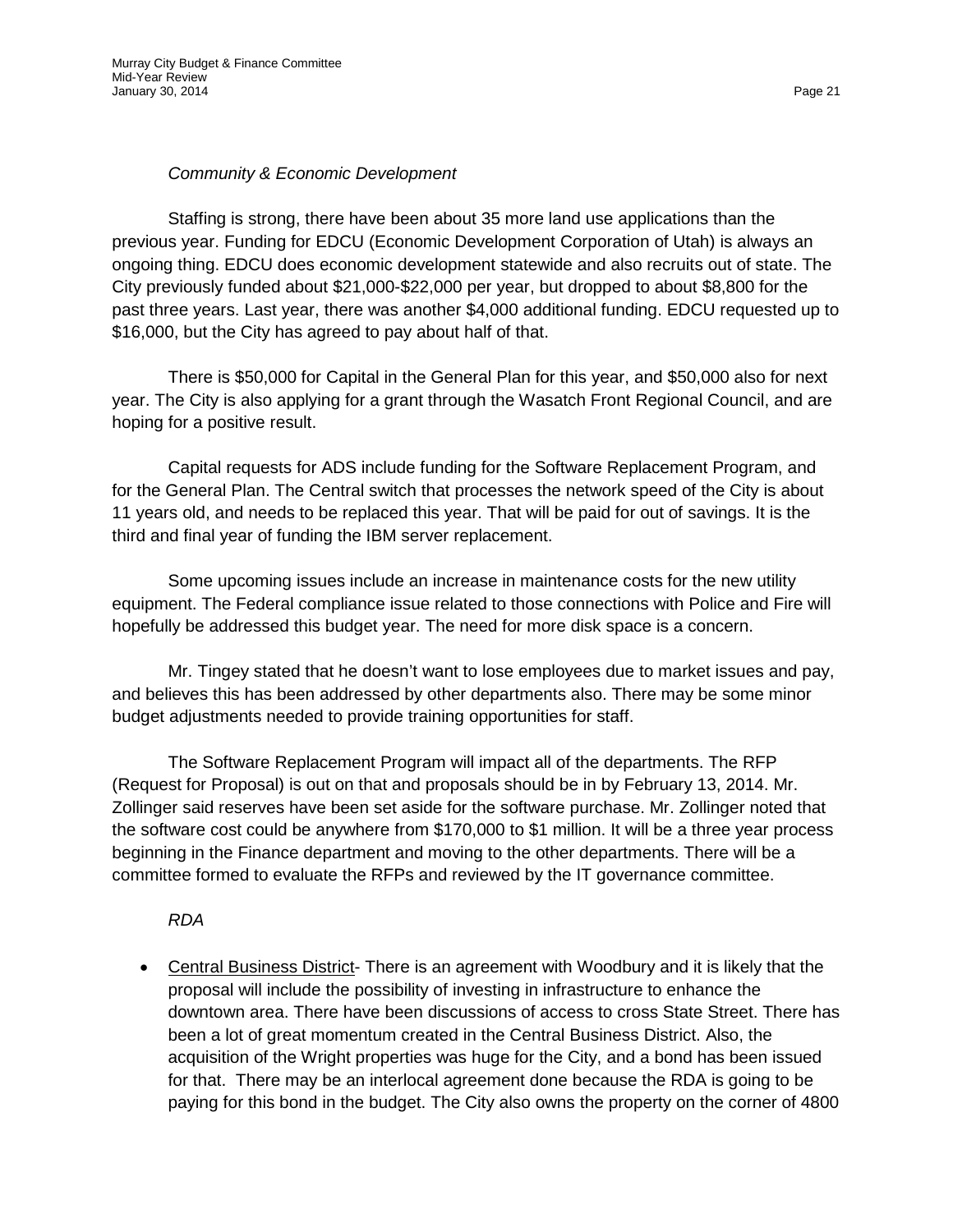South and State Street, pretty much that whole block, all but one property, which is the Brown property. There will be a \$250,000 reimbursement paid to State & Vine LLC. for right of way work, certifications on the building, parking amenities, etc. Mr. Tingey met with the owners of the Tea Rose Diner business and that roof has leaks, which could possibly be addressed with RDA funds. The City is negotiating an agreement with a one year renewable lease for the Tea Rose Diner. Mr. Tingey noted that the Wrights would like to leave before Halloween.

- Fireclay Area- The amount of funds requested is \$633,000 in the first year. The breakdown of funds is as follows:
	- \$76,000 to the School District- 12%
	- \$120,000 to low income housing- 20%
	- \$350,000 to private reimbursement- for infrastructure and environmental costs
	- \$32,000 to public reimbursement- 5% for sewer, water, power

Mr. Tingey added that there are three development agreements with disbursements that still need to be determined. In those development agreements, it is roughly 58% of the funds that come from that area. The amount committed is a percentage of the value. Mr. Tingey commented that it should be approximately \$70,000 that would stay with the City, as well as the amount allotted for low income housing. Mr. Brass added that the payment for the school district was based on the anticipated number of students. The reimbursement went to pay for much of the public infrastructure that was added, commented Mr. Tingey.

- Vine & Cherry Street-This is a small redevelopment area that isn't generating a lot. There were haircut provisions; that means that you receive 100% of the tax increment for a certain period of time, then it is gradually reduced. This year it decreases to 80%.
- Smelter Site-That area is mostly reimbursement for public improvements that were done years ago. There was about \$3.4 million of improvements done. Also, there is the 20% housing that is going toward the partnership with NeighborWorks. NeighborWorks has completed or nearly completed eight home improvement loan projects, five acquisitions of problem properties to be rehabilitated and sold. One is completed and sold, one under contract, one that will be listed in next two weeks, and two are brand new homes waiting on permits. There had been six homes painted, and 16 families were provided donated inventory for do it yourself projects, made possible through a grant from Home Depot.

Overall issues for RDA include the reimbursement of Fireclay, and continue building momentum in the Central Business District, while maintaining adequate reserves to capitalize on opportunities in the downtown area. Mayor Eyre asked about the land adjacent to the Holiday Inn and if it was owned by UTA, or UDOT. Mr. Tingey replied that he would look into it. Mayor Eyre asked if every community has NeighborWorks. Mr. Brass replied no and stated that the City looked at the low income housing portion and decided it would be best to fix up housing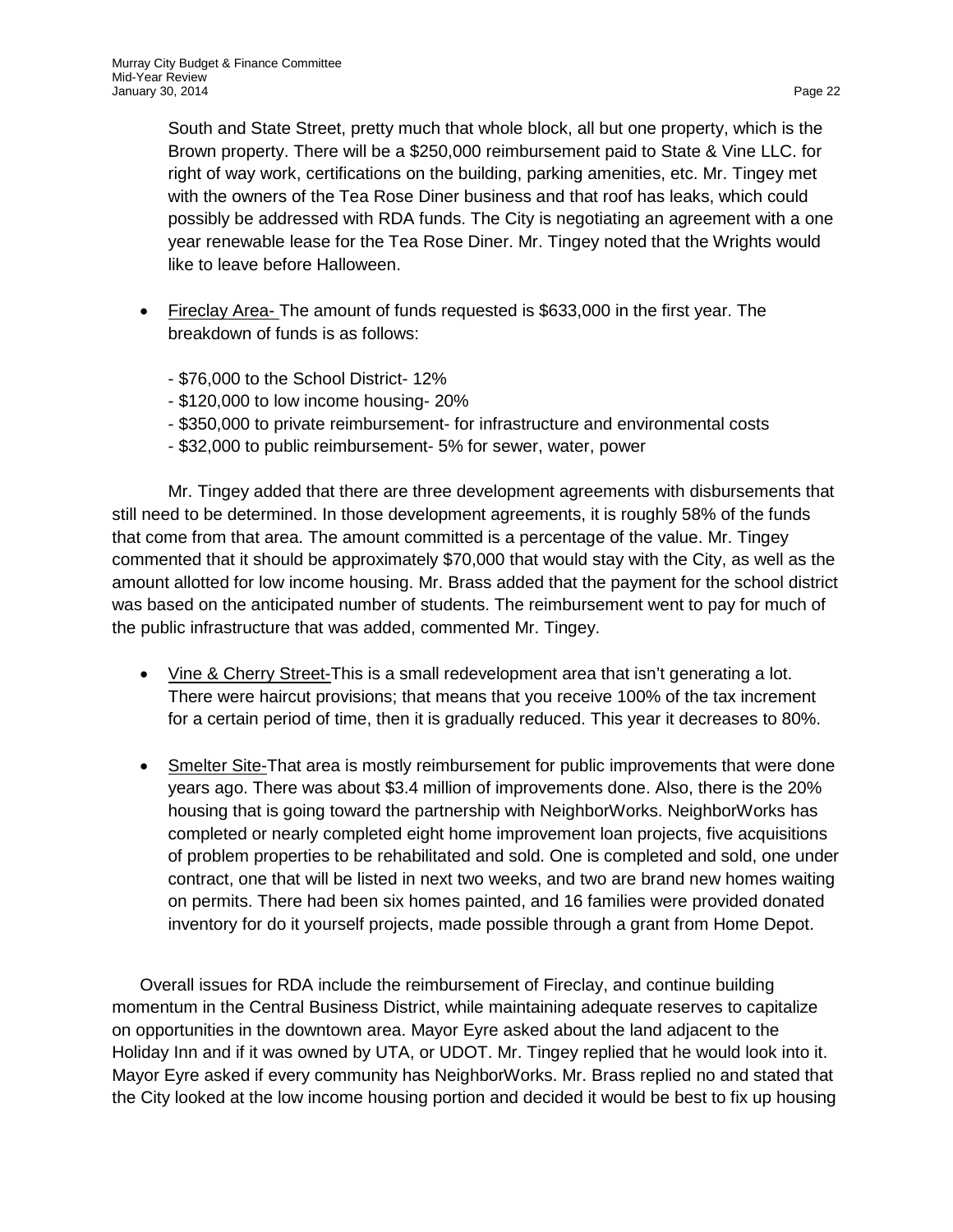and provide down payment assistance for young couples moving in. The program began in Murray in 2010. The only two in the State are NeighborWorks Salt Lake and NeighborWorks Provo. Murray City approached NeighborWorks to create a satellite office, with some joint RDA money. NeighborWorks approaches homes with code enforcement issues also and tries to resolve problems. NeighborWorks matches funds dollar for dollar.

## **Police Department- Chief Pete Fondaco**

Chief Fondaco noted that one major current concern is the training budget. Those budgets have been reduced the last couple of years. There was a moratorium set on out of state training and the type of training that staff could attend. The Police Department has used 95% of one of the training budgets, and 54% of the other.

The other concern is with the cell phone policy. That is a result of the new program that pays officers with a stipend to use their own cell phone. More officers took advantage of that plan than anticipated.

Chief Fondaco wanted to discuss vehicles. There will be an increase in the Capital requests. The Department did receive 23 vehicles, but to keep the fleet operational, the vehicles must be rotated about 12 to 15 vehicles a year to remain on a 5 to 6 year rotation. In the five year period, 23 vehicles were replaced. The fleet is still aged, and is 2 to 3 years behind schedule, which is causing some higher maintenance costs.

The Department is almost done installing a UCAN (Utah Communication Agency Network) radio in every vehicle. There will now be a monthly fee for using those radios that equates to an increase of \$44,000 next year. Mr. Zollinger said the City used to have its own radio system, but it is now outdated and would cost about \$1.5 million to upgrade. The cost difference was about equal so the Council made the decision to move to UCAN.

There is another increase involved with tasers. The tasers that the officers currently use have been retired and are now out of warranty. There is a three year rotation on the tasers, which equals about a \$16,000 increase to replace one third of the tasers every year.

The Animal Control contract will increase to \$302,136. In the five year contract with West Jordan, raises were built in for the animal control officers. He pointed out that animal control employees work for West Jordan and were getting raises, as were the VECC employees. That contract will be renegotiated this year. West Jordan has done an excellent job, and is keeping the shelter operational. West Jordan moved three employees into the Murray animal shelter and it has worked well for the City. Mr. Zollinger added that the contract has gone from \$200,000 to \$300,000 in five years. Mayor Eyre asked about the conditions at the shelter. Chief Fondaco said the facility is 23 years old now, and there is building maintenance needed. Due to the adoption process with Petsmart, the City received enough funds to replace the cages.

Chief Fondaco said the City is almost three months behind in typing Police reports. If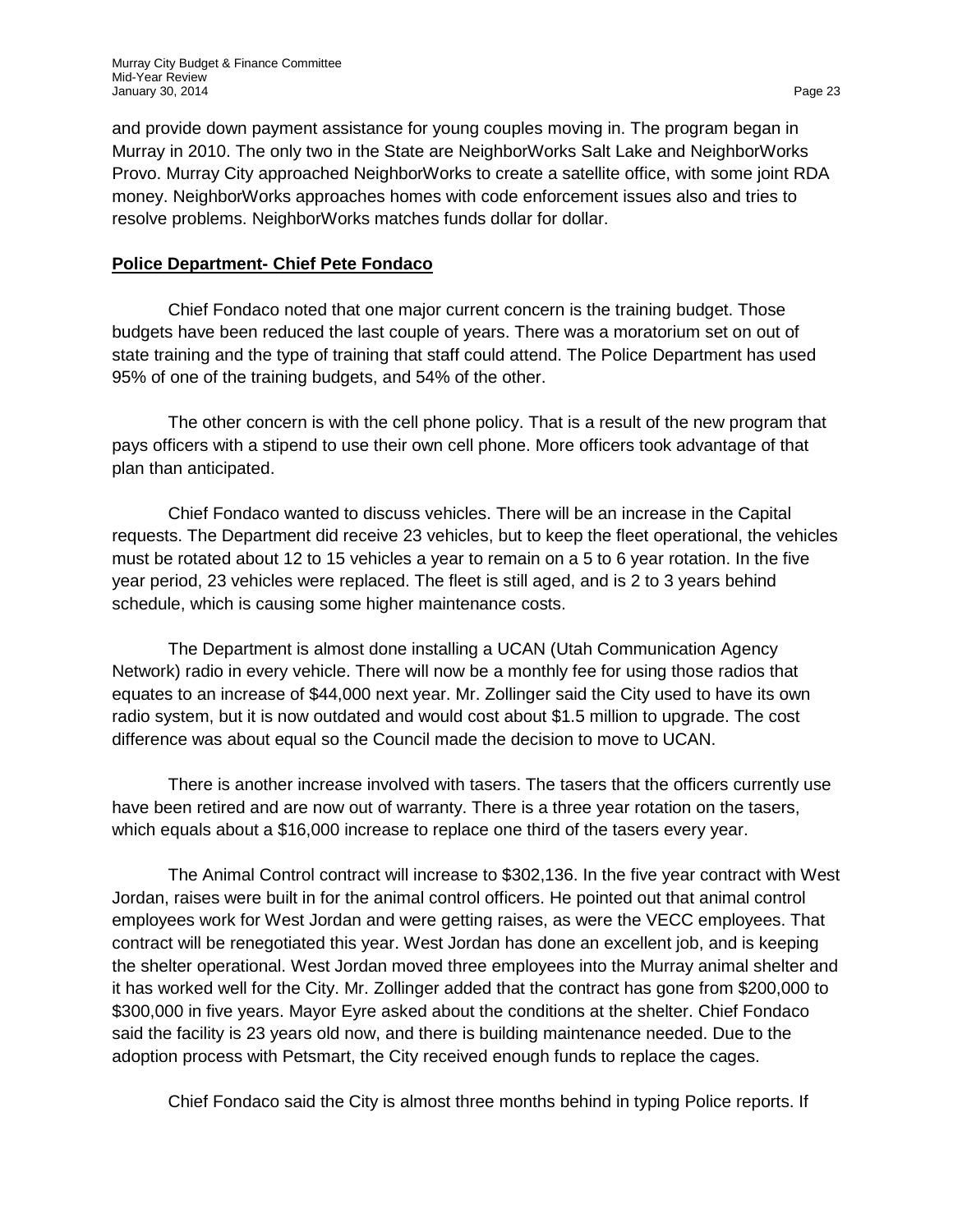there was a minor case that might need a report, there may be a three month wait. In 2011, due to the retirements, the City lost two records personnel. The position of data entry and typing the reports has not been replaced.

The five additional officers have also not been replaced. Chief Fondaco stated that he was told that once the incentive was paid off, then those people would be able to be rehired. It has been five years, and they have not been rehired. There are problems, especially in the Fireclay area. The Fireclay area has increased calls for service by 10-20 per week. The overall calls for service in the City have increased by 10%. Chief Fondaco noted that the recent homicide on 6400 South occurred at the same time as an armed domestic in the Fireclay area. There are a lot of drugs in the Fireclay area, and the multiple dwellings units in general are increasing the calls for public safety. It is starting to have an impact on the ability to respond quickly.

Another major project are the interrogation rooms in the criminal division. Those rooms really need an upgrade. He hates to put the money into interrogation rooms if there is a new City Hall in the future. However, it has reached a critical point because those interrogations have to be recorded and that information has to be made available. The current system is not reliable.

Chief Fondaco has another serious issue. He has been told that eight Police officers in the lower third applied to West Valley City for employment. The current turnover list has twelve names on it, since 2011. He told of an officer that had 3.2 years with Murray and left for another city. After three years, the officer had only increased .55 in salary. Murray City is starting the officers at \$18.00, and spending \$15,000 in training, but not increasing salaries and they are leaving for other agencies. There is a large investment in these young officers, noted Chief Fondaco. He commented that the salary adjustment was really just a drop in the bucket and not enough to keep these officers. Mr. Nicponski commented that there had been increases given the last two years. Mr. Zollinger replied that two years ago, there was a 3% adjustment, and last year there were compression adjustments. Ms. Turner asked for a wage comparison for officers between other Cities. Chief Fondaco said the salary range is competitive, but it takes 9 and a half years to be red-lined. Most agencies have a shorter and quicker path. An agency like West Valley City gives 5% a year, and reaches the maximum wage at a quicker rate.

Mr. Zollinger was asked by the Budget committee to compare actual rates and raises to other Cities. He said he would provide that information. Mr. Camp noted that caution should be used with the transparency website because cities report wages differently. Chief Fondaco said the range appears differently than the actual starting pay of an officer. There is a step increase between the fourth and fifth year, noted Chief Fondaco. There is a six month evaluation given on a new hire, and they receive a 3% increase. The next evaluation is six months later. An employee could receive a 6% increase in the first year. Other agencies are getting the officers to leave with a \$3 to \$6 hourly increase in pay. Chief Fondaco said the City just lost a 13 year detective that was making \$23 per hour but took another offer making \$33 per hour. He left for the Salt Lake County Attorney's Office as an investigator.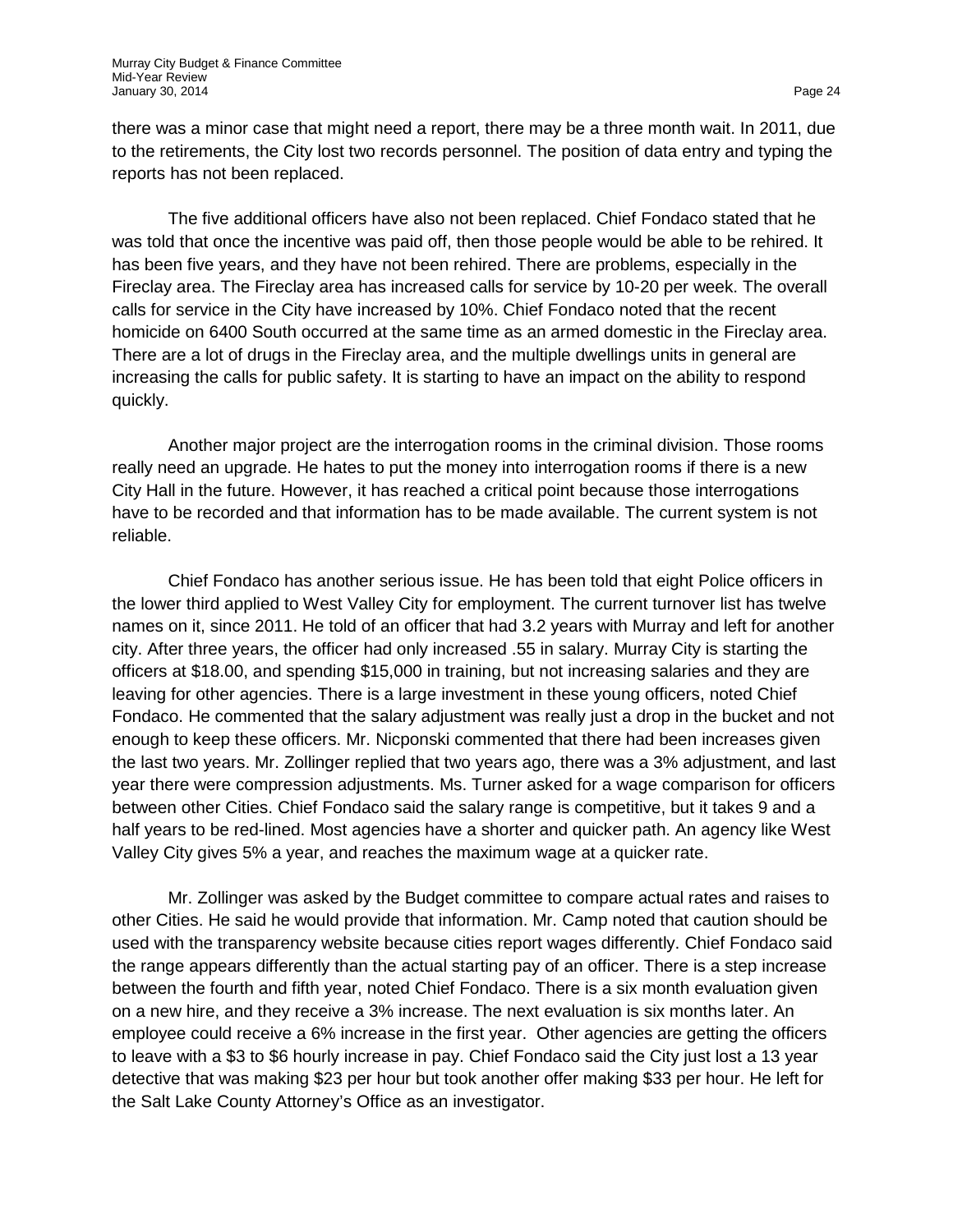Mr. Nicponski noted he doesn't understand how an officer could still be at \$18.00 after the increases given. Mr. Zollinger said these are officers that have left since 2011, and many were prior to the 3% increase.

Mr. Camp asked a question about the tasers, and if it was \$16,000 per year. Chief Fondaco replied that was correct and that amount would pay for a third every year. The life of a taser is guaranteed for about three years.

Mr. Zollinger noted that the Unified Police Department would also be in the wage comparison, for reasons of comparability.

# **Fire Department- Chief Gil Rodriquez**

Chief Rodriquez commented that he would address the highs and lows of his department. The Fire department really tries to stay within budget, because most of their needs are on an urgent basis.

The biggest current issue is overtime. The Fire Department lost two employees at the economic downturn. There is one employee on active duty in Afghanistan, and the Department just recently filled the position left by Glenae Turley. There are still vacation and sick needs. Five years ago, the overtime budget was \$260,000 and today it is \$110,000. The Department has had to shut down ambulances for twelve hours at a time. Last year, that cost 57 transports to other cities. Each transport is around \$1,200. It is a loss in revenue, and more importantly a decrease in service to the City. During the downturn, the Fire Department reduced the budget diligently but he hates for the employees and citizens to feel that burden.

Chief Rodriquez noted that this was the first time in the history of the department that morale has been low. He is constantly aware of the good and the bad in the Fire Department, and feels like this is the first time it has been bad. He believes it is pay issues. He had six employees test for employment with UFA (Unified Fire Authority). Chief Rodriguez doesn't have any answers for his employees. There was an unintended consequence of the compression adjustment. He had average or below average employees receive 7% increases, and great hard working employees receive \$1000. It is a frustrating situation for him as Fire Chief and morale is important to him. Salaries of other agencies have always been discussed, but have been hearsay. Today, salaries of other locations are transparent and can be seen easily. Chief Rodriquez stated that his department has great hard working employees that deliver great customer service. Murray City has always been a destination department, until now. Mayor Eyre asked the total number of fireman. Chief Rodriquez stated there are 54 fireman, plus administrative staff, IT, and fire prevention.

The department just purchased used office chairs for the conference room. They are trying to keep the budget flat. Chief Rodriquez noted that the defibrillators are going to need to be replaced. Mr. Zollinger said that is an ongoing expense, rather than a one-time CIP expense.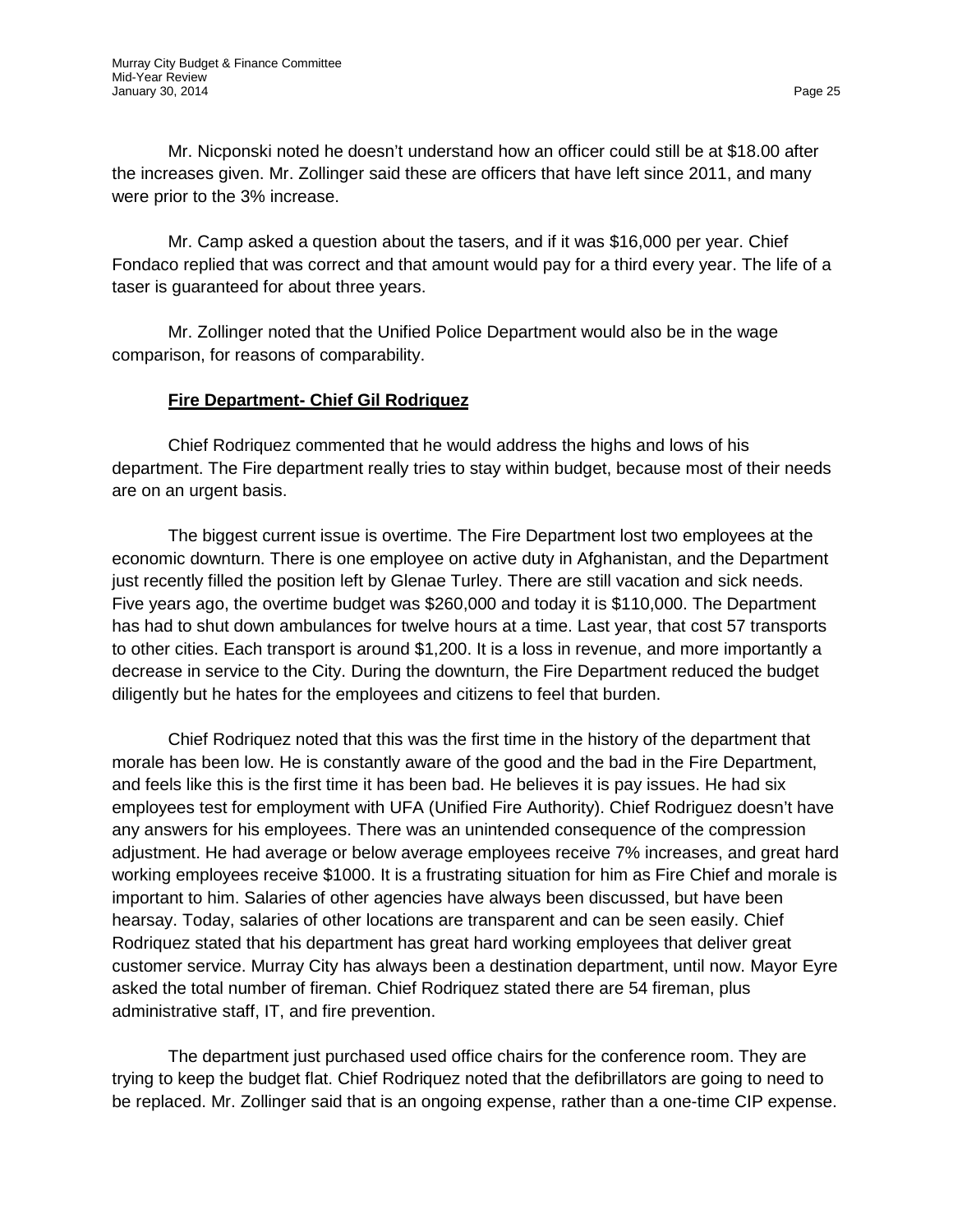Mr. Brass stated that life-saving equipment should not be on the CIP plan.

Mr. Nicponski commented that maybe the \$1000 incentive last year was not a good way to go, and a percentage or pay for performance would have been better. Chief Rodriquez stated that the fire service and city employees is a competitive business.

Mr. Brass said the City paid for the ambulances and it isn't right to have the County come in and do the service.

Ms. Turner commented on the high cost of retraining new employees.

Chief Rodriguez noted that there needs to be a rotation for the ambulances so they don't have to be replaced all at once. The Department would like to request a bariatric ambulance with a stretcher. This type of ambulance is more expensive than a regular ambulance and will be close to \$225,000.

A savings process needs to be started for a new engine so that one could be delivered in 2015-2016. The CIP has been a great way to save money and see it come back to the budget, noted Chief Rodriquez. The cost of a new engine is approximately \$560,000 to \$600,000.

Mayor Eyre asked about the cadet program. Chief Rodriquez said that the cadet program is working great. It consists of high school age kids, age 16 to 21. There are 15 kids that really want to see if they want to be a firefighter. Some kids are certified EMT's. There are a couple of firefighters that oversee the program. The cadets get paid for five hours a pay period, but often work more hours than that. It started out as an Explorer program. The Department has hired 2 of them full-time, and others have been hired by other agencies.

There will be a Fire 101 course offered in the late spring. This gives the elected officials a chance to be a firefighter for a night.

Ms. Turner commented that the department was to be commended for their response at the Village III fire. The firefighters were wonderful and went above and beyond, she stated.

# **Council Office- Jan Lopez**

Ms. Lopez stated that \$7,000 in travel was budgeted to send two Council Members to the NLCT (National League of Cities and Towns) Convention in Washington, D.C. in March 2014, and for the Council Members to attend a local ULCT (Utah League of Cities and Towns) Conference in St. George in April 2014. Mr. Nicponski asked about the ICSC (International Council of Shopping Centers) convention in Vegas. Ms. Lopez noted that would be paid from the ADS budget. Ms. Lopez added that the UAMPS conventions are paid for by the Power Department.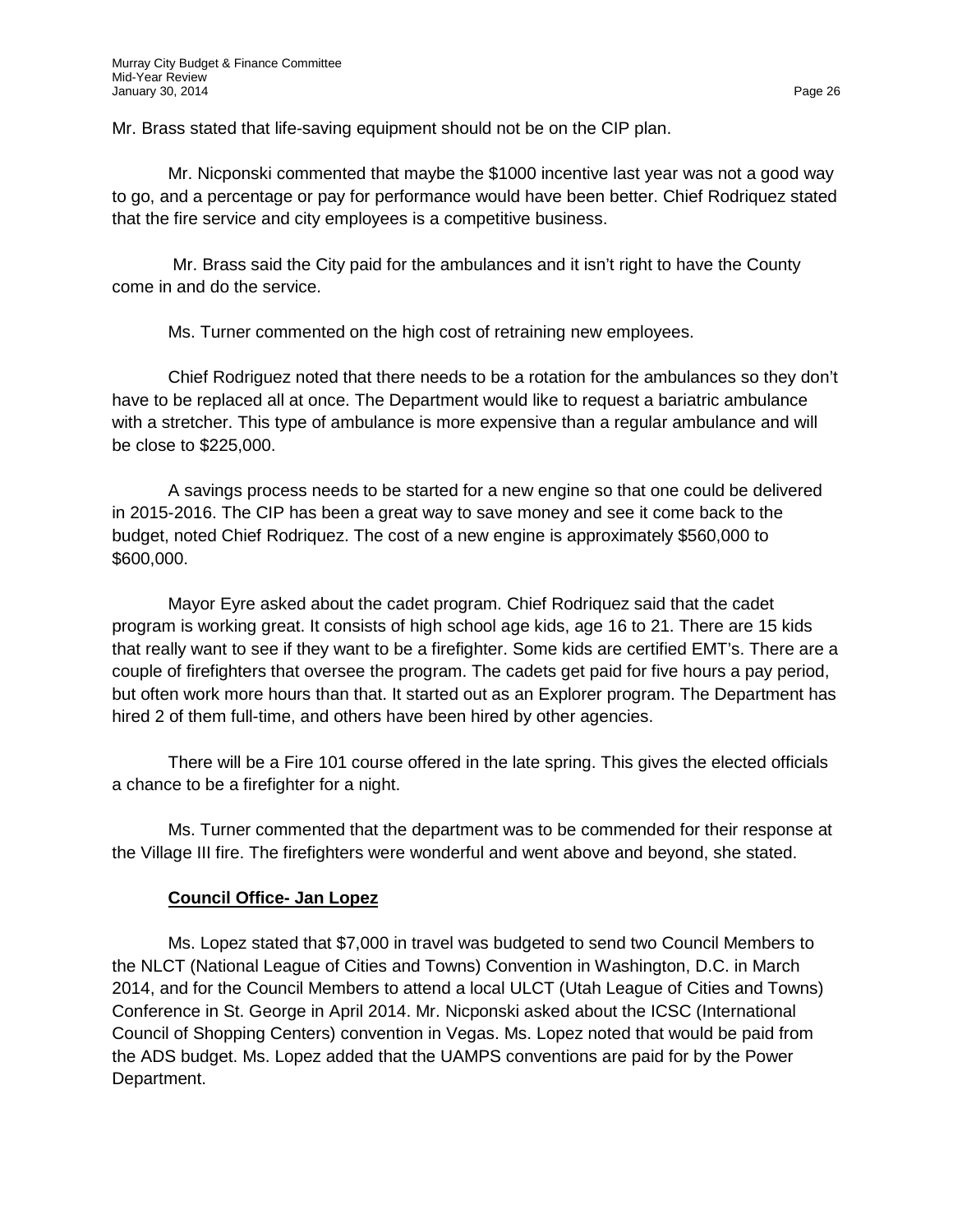Ms. Lopez noted that there was not any money spent yet in Professional Services. That fund was set up in case there were any needs that were not budgeted for. There is still some money in communication supplies set aside for possible neighborhood meetings, etc. The Lobbyist line has been spent because Dave Stewart has been paid in full as per the lobbyist contract. Small equipment funds were spent on IPADs for the new Council Members. All of the other items appear to be right on budget.

The only other concern would be new carpet for the Council Offices, but that should be rather inexpensive, and that money is available.

# **Mayor's Office-Mayor Eyre**

Mayor Eyre stated that he wanted to justify some of the increases since his term began. The employee compensation line was only at 37% at the beginning of the year, because there were previously four employees in the office and that had decreased to two people. The current number for employee compensation is at 40%.

Overtime pay is an area that is being addressed and that number will come down significantly, and will not be a factor in the future. Books and travel have not had any money spent year to date. Small equipment increased to 56% due to the purchase of computers. Sundry expenses increased to 54% because of the retirement and special events for Mayor Snarr.

There is some extra money left from the salaries that is being used for the remodel of the Mayor's Office. Mayor Eyre said Tom Baker has been able to do a lot of the remodel at minimum costs. Some significant changes in the office have been made, that will allow a person to enter the lobby area of the office. He suggested that if there is any extra money from his budget, that it would be used to remodel the VECC conference room.

The Mayor noted that he may take another look at personnel next year, but that it is working out fantastically for now. Rondi is taking over some of Jade's prior responsibilities.

Mr. Camp and others agreed that the VECC conference room could use an update.

## **MCEA (Murray City Employees Association) - Jackie Sadler**

Ms. Sadler stated that Mayor Eyre attended the last MCEA meeting and they addressed some of the concerns. She will bring the same issues to the Budget Committee, she noted.

Employees still want a raise in salary. The compression adjustment worked for a lot of employees but many of the employees feel like there is not pay equity. It was a great start, but more needs to be done, she added. Many employees in the top half needed an adjustment, but didn't receive it. There are some employees that have worked here a long time, but just missed the cutoff, and are making less than they should be. The employees are hopeful that the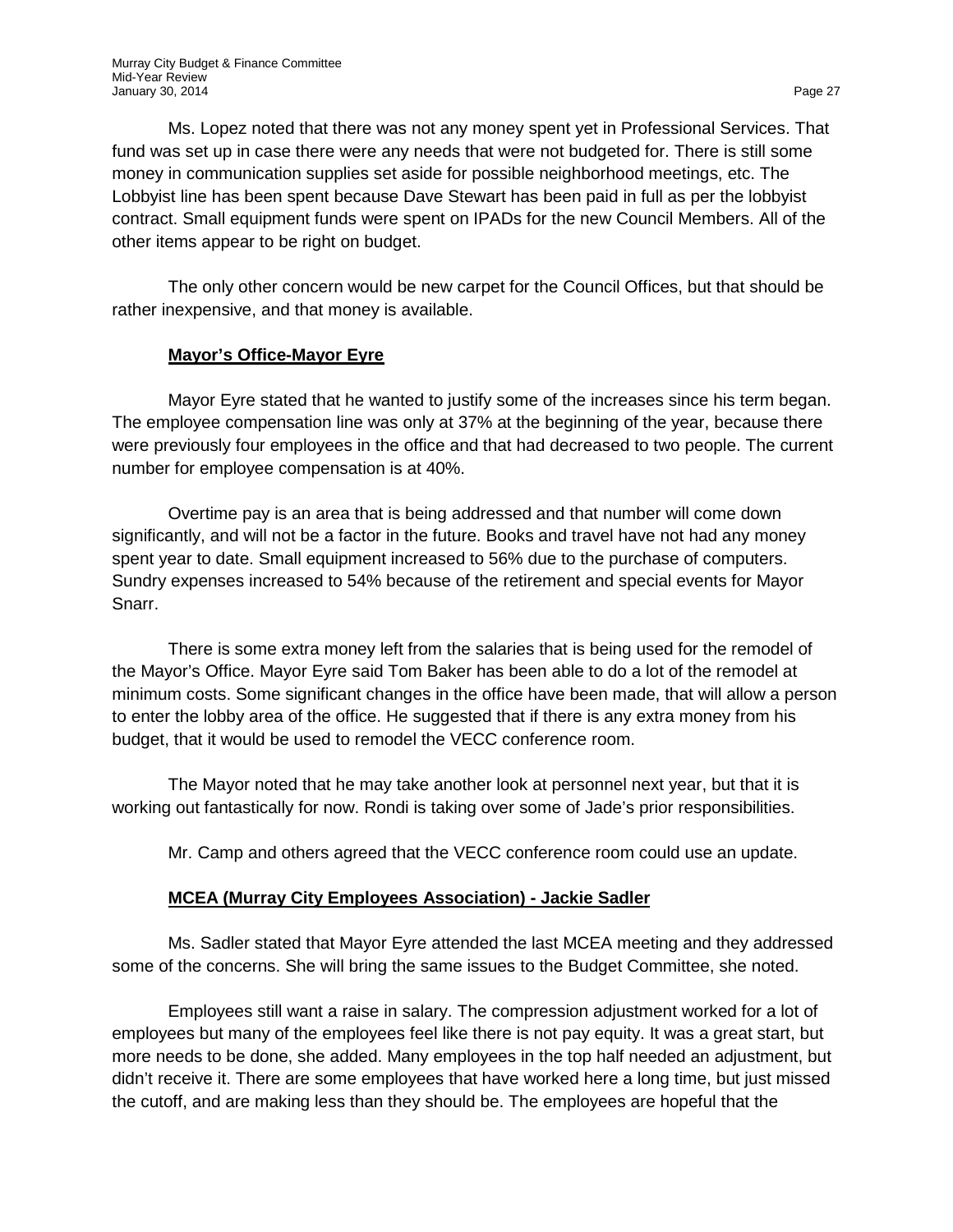economy is getting better and that they will be rewarded for sticking through the hard times. Employees are getting second and third jobs in order to keep up with the cost of living. In some departments, it is hard to cover overtime shifts because employees need to work at their second jobs. The Mayor previously explained that increasing property taxes or utilities isn't an option to give pay increases to the employees. Mayor Eyre stated that citizens want to visually see something when property taxes are raised, such as improved streets, etc.

Ms. Sadler is hopeful that the merit system can be reinstated. She is aware that not all employees can be compensated to the point where they should be, but believes an attempt needs to be made. Morale is really bad among a lot of departments, and employees are beginning to leave. The employees are leaving and getting significant raises at other agencies. Employees are getting restless, tiring of waiting for the raise to come and looking for better options. Mr. Zollinger questioned if the employees are finding higher paying jobs. Ms. Sadler responded that some of the employees are finding jobs with higher wages.

Ms. Sadler stated that if raises are simply not possible this year, then possibly another extra floating holiday could be given. The employees appreciated that gesture. Another idea would be to give employees more vacation hours.

Mr. Zollinger commented that the City is trying to free up ongoing money to give raises to the employees. He added that if employees could find money saving options to free up money that would really help. For example, the paying off of a bond for the VECC contract will free up \$160,000 that could be used for other things. Mr. Nicponski added that the Fire Department went from four man trucks to three man trucks and made a significant savings. Ms. Sadler commented that employees may know how to be more efficient than possibly Department heads, and will pass that information on.

Ms. Turner asked what the cost would be to reinstate the merit system. Mr. Zollinger said there are challenges bringing that because it hasn't been in place. Mr. Terry commented that for every 1% increase, it is about \$200,000 in base salary. Some benefits are tied to salary also, and there are other costs on the back end. The average merit increase was 4% based on the evaluation. That would cost the City between \$800,000 and \$1 million for a 4% increase.

Mayor Eyre asked what percentage of the employees are MCEA members. Ms. Sadler replied that there are about 170 members out of 370 employees. Mayor Eyre commented that there have been concerns about morale and raises from all the departments. Mayor Eyre noted that at this time no one can guarantee raises until the budget is evaluated. He added that there are non-tangible benefits, such as the work environment, co-workers, etc. also and asked if there are other non-compensation benefit ideas that could increase morale. He would like the employees to think up innovative ways to incentivize the employees and would appreciate any other ideas to increase morale.

Mr. Zollinger asked if more vacation days, and less sick days would be appreciated. Ms. Sadler said she would ask the employees. Mr. Camp commented that more vacation days could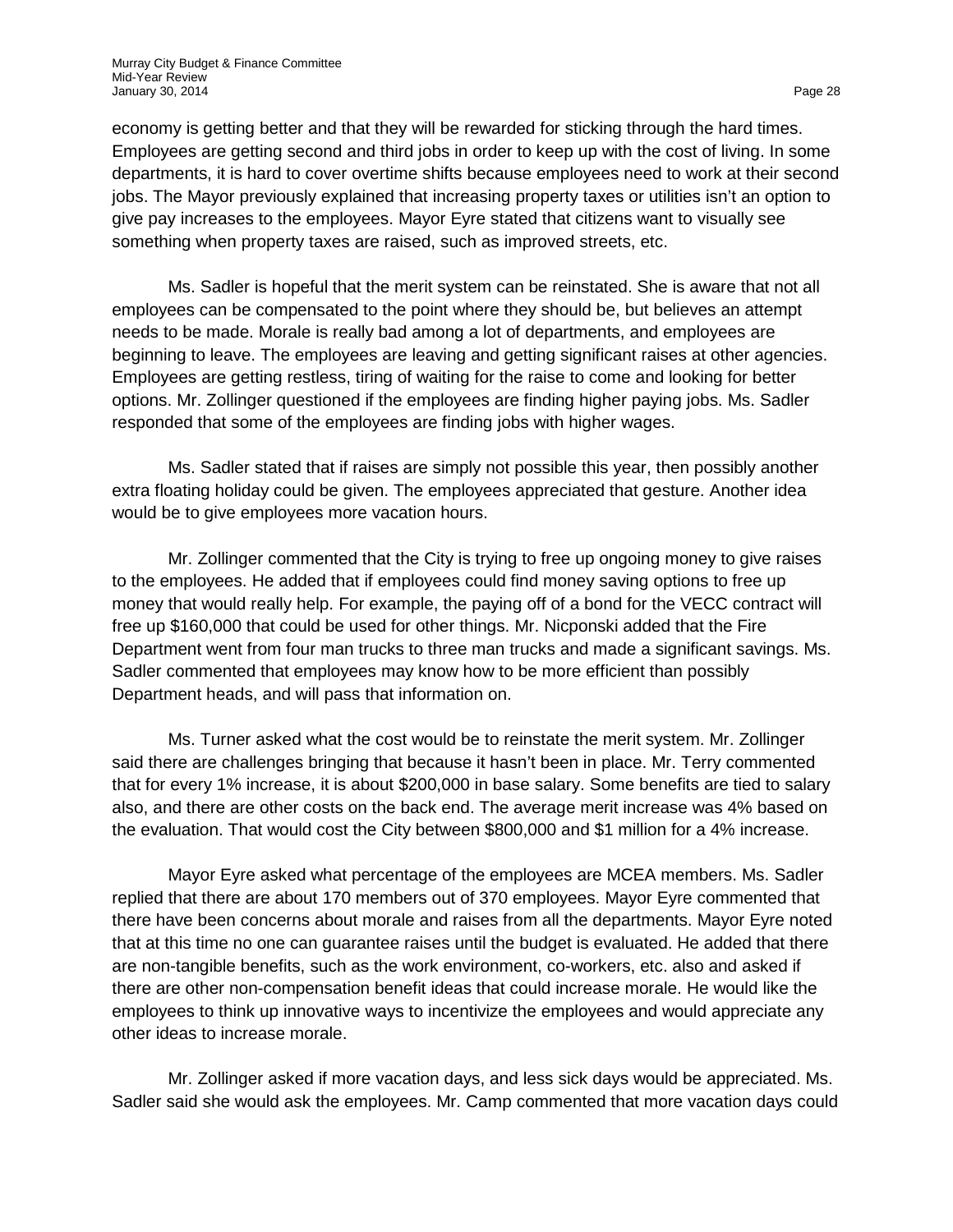be a hard cost to some departments.

Ms. Sadler stated that ice cream day in July is a great thing. She also added that Christmas is on a Thursday this year, so suggested giving the day after Christmas off, so that employees could have a longer weekend before returning to work.

# **Human Resources- Mike Terry**

Mr. Terry complimented Ms. Sadler and the MCEA association. They serve as a good sounding board for policy changes or other things. All of the departments are represented, and he is appreciative of the Association.

The Human Resource budget does not have too many issues. Most of the line items are very close to where they should be. There will be some software maintenance in the future. The department has a new printer, and is working with other departments for the payroll software. This would eliminate the paper job applications and responses to by mail. That new software will have a HR solution to streamline the process.

Mr. Camp asked about testing for the Police and Fire Departments. Mr. Terry said the Fire is tested every other year, because there are so many applicants; the list will last for two years. Usually the Police Department tests about every six months. The City requires POST certification to even apply and they receive fewer applicants. Mr. Camp asked if any other departments require testing. Mr. Terry said that an in-house testing is done for customer service hires but has no additional cost.

Ms. Turner asked about drug and alcohol testing. Mr. Terry replied that all new hires are drug tested, and that random testing in safety situation jobs is done also. There are usually about nine a month. The process goes through Intermountain Health Care, and selections are totally random.

Mr. Nicponski asked about the process if an employee is taking a prescription drug that could possibly alter the results. Mr. Terry said the employee would disclose that information to IHC. If a test comes back positive, then a MRO (Medical Resource Officer) would call the employee to let them know. If the employee could provide a valid prescription, then it would be fine, and Murray City would simply be notified that it was a clean test. Mr. Terry said that it could happen that a person has a positive marijuana test but was in a state where marijuana was legal, so that could be an interesting process.

Mayor Eyre commented that Mr. Terry is in a position interacting with all the employees. Mayor Eyre remarked that the Employee of the Month program sponsored by the Council was a great program, and really goes a long way with the employees. He believes there are innovative ways to make employees feel appreciated. Mr. Nicponski commented that the employees really want pay increases.